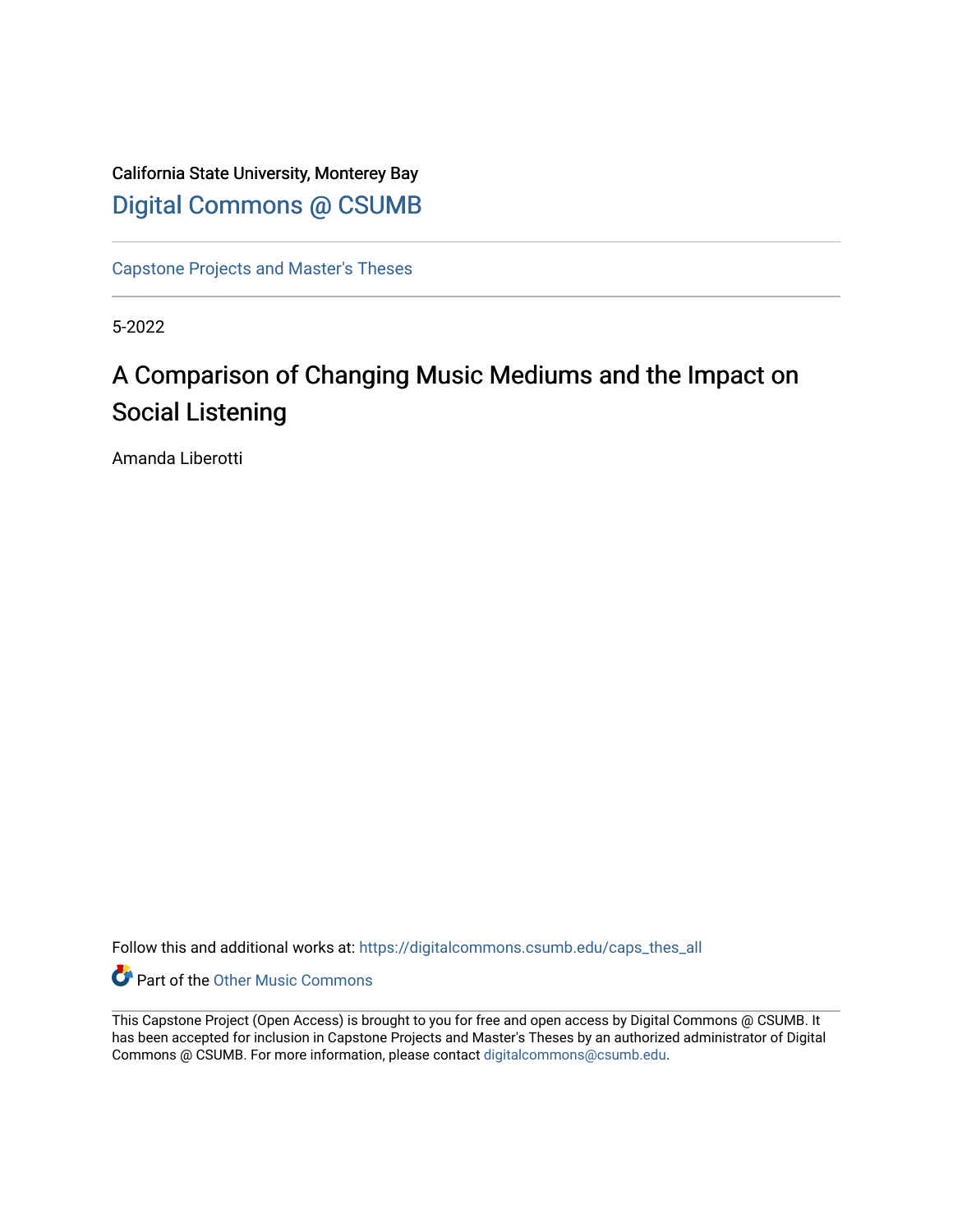California State University, Monterey Bay

A Comparison of Changing Music Mediums and the Impact on Social Listening

Amanda Liberotti

Senior Capstone - MPA 475

Lanier Sammons

Spring 2022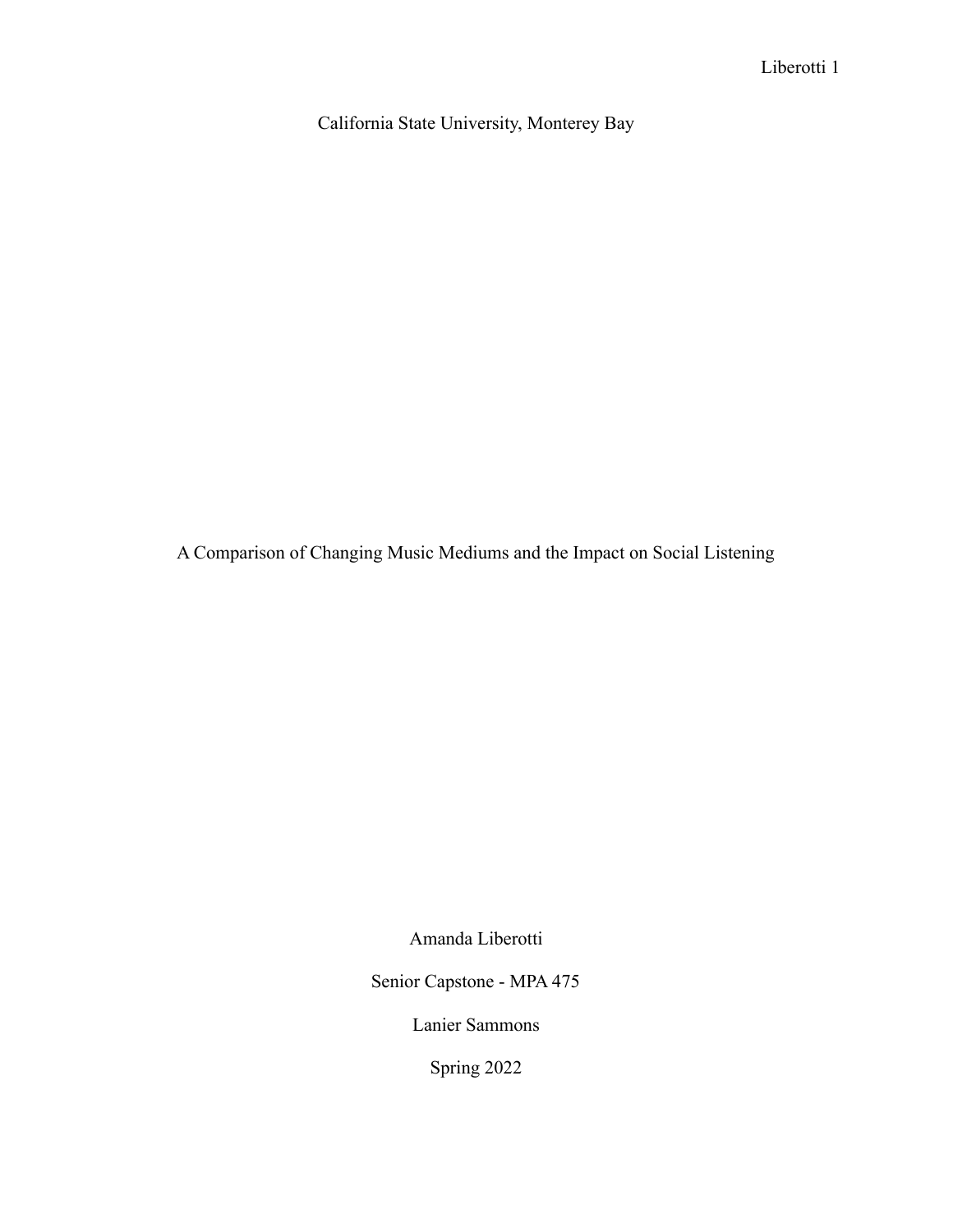## **INTRODUCTION**

Recorded music is a significant part of daily life for most people and has been for about one hundred years. In this time there have been many advancements in how the average person has access to music. Changes in physical mediums have only added to the overall experience of listening. From extremely tangible mediums, such as vinyl that cumulates into large physical collections, to streaming which arguably allows for larger collections without the limitations of physical space, music will always fundamentally be the same. That is not to say that the experience of listening to music does not change. Each physical medium is accompanied by a unique ritual of listening that enhances the experience for listeners. With each new advancement, there have been new possibilities for listening to and sharing music.

#### **BACKGROUND**

Music has existed for at least thirty five thousand years (Conard). However, recording music and being able to play recorded sound is an incredibly recent development. In 1877, Thomas Edison was able to successfully recover recorded sound from a piece of tin foil wrapped around a wax cylinder ("An Audio Timeline"). This discovery, that music and sound in general can be recorded, would start a long progression towards what is the recording technology of today. Just over ten years later, Edison introduced the first electric motor phonograph, which is the predecessor of what is now known as a record player ("An Audio Timeline"). These inventions created the backbone of the technological revolution that allowed music to become available to the average person on a daily basis.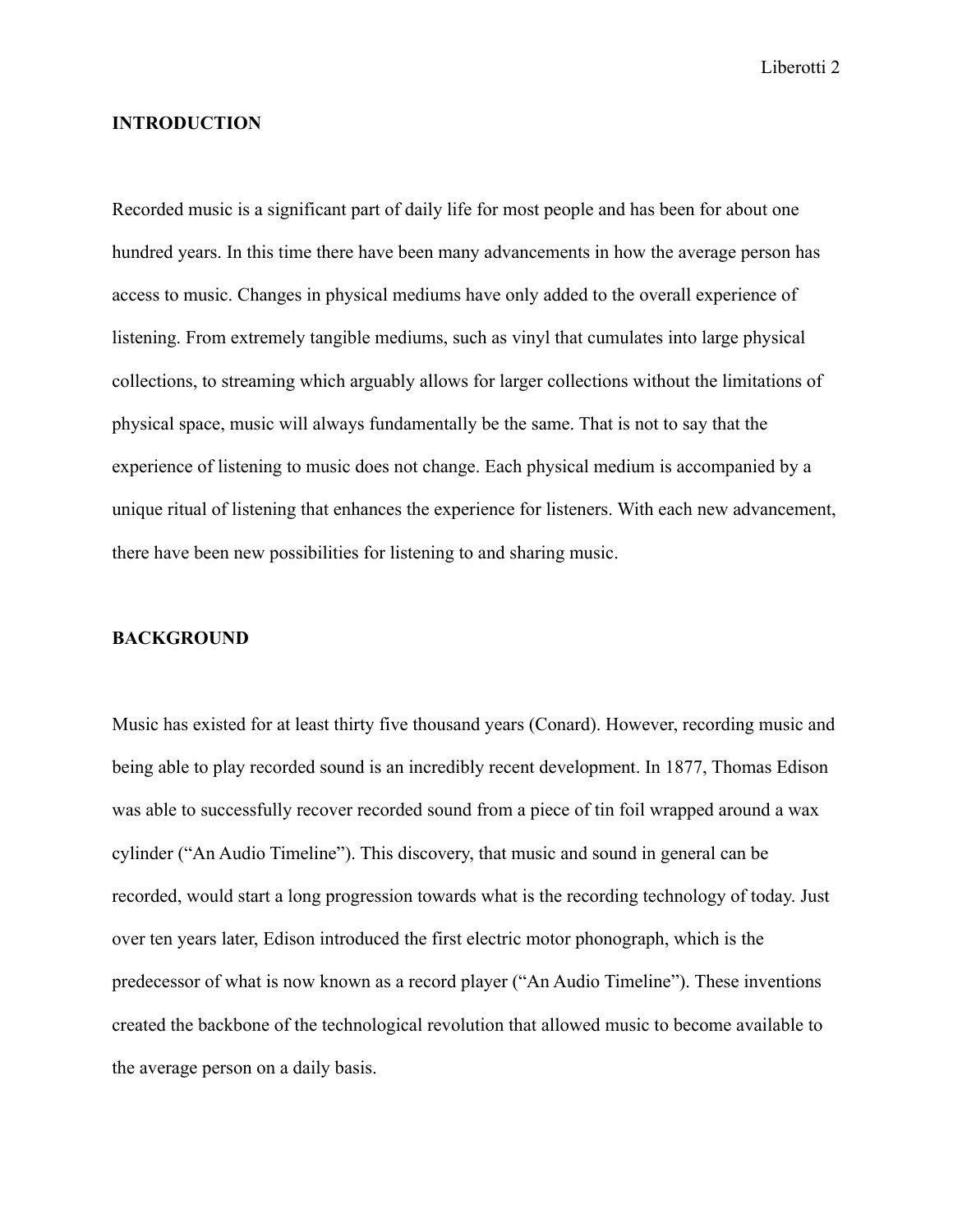# **VINYL RECORDS**

Following Edison's invention of the phonograph, the record was the first widely used method of recording and playing music. Records are double-sided, rotating discs, with modulated spiral grooves that record and store sound information (What is Vinyl). Record players have what is called a tonearm that has a small needle on the end that sits into the grooves on the record's surface. The needle follows those modulated grooves and vibrates. These vibrations are then amplified to a level that can be heard. Originally, records were made of shellac, which is a hard, resin-like material (What is Vinyl). By 1948, most record manufacturing companies had switched from shellac to Polyvinyl Chloride (PVC); however, it wasn't until the early 2000s that the name "vinyl records'' gained mainstream popularity (What is Vinyl). PVC is a much more durable material than shellac, which allows for a previously unobtainable longevity for records. Records can be seven, ten, or twelve inches in diameter, which directly correlates to the amount of music that can be recorded to their surfaces (What is Vinyl). Long-playing (LP) records are twelve-inch records that rotate at 33 ⅓ revolutions per minute (rpm), and they hold approximately 20 minutes of music per side or about 40 minutes of total music playback (What is Vinyl). In comparison, there are extended-playing (EP) records, which are ten-inch records that hold approximately seven and a half minutes of music per side and operate at 45 rpm (What is Vinyl).

Less than fifty years after the invention of the motor driven phonograph, recorded music had reached the consumer market. By 1912, the record was the popular method of music playback (What is Vinyl). During the rise and popularity of records, music went from being a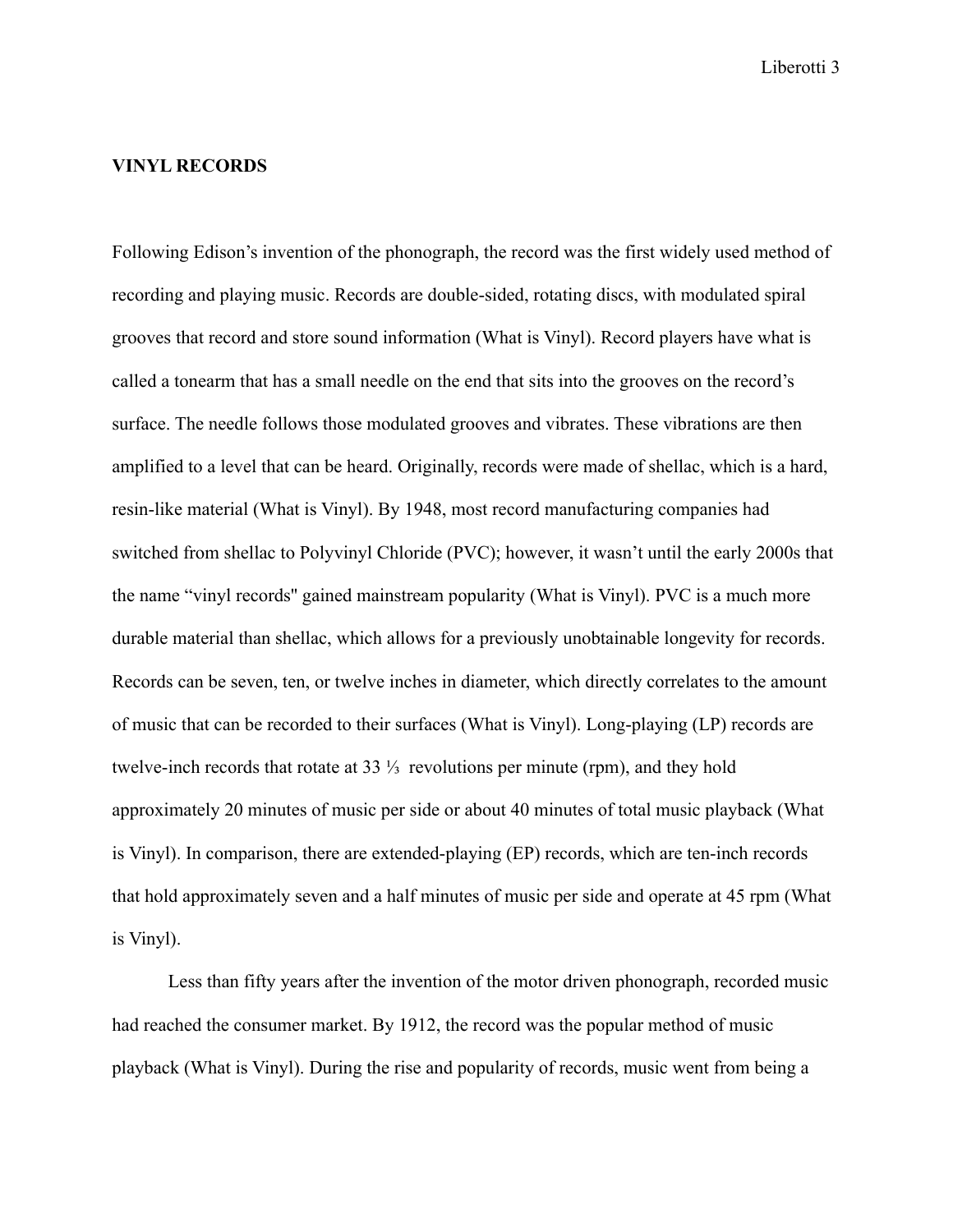live-performance-only experience to being a staple in households around the world. Radio broadcast was another way that people had access to music during this time. The first commercial radio broadcast was in May 1921 ("An Audio Timeline"). So, people had access to music in their homes, but it was not until records that they had the ability to own the music they listened to. This ownership also provided the ability to choose specific songs and albums and when to play them rather than having listening determined by radio broadcasters. Records held their market popularity until 1991, when CDs were widely introduced as the prominent method of music storage and playback (What is Vinyl). However, in 2020, for the first time since 1987, vinyl sales have eclipsed the sale of CDs ("US Sales Database").

# **CASSETTES**

Cassettes were the next evolutionary step for music consumption after the development of records. Cassettes originated in 1926 as a paper tape coated in iron oxide ("An Audio Timeline"). In 1935, the first plastic-based magnetic tapes were developed ("An Audio Timeline"). Magnetic tape records sound by being exposed to magnetic fields, which are generated by electrical signals (Wenn). These electrical signals are produced by transducing soundwaves. After World War II, a large amount of reel-to-reel tape recorders were sent back to the US after being seized from military installations throughout Europe ("An Audio Timeline"). A few years later, magnetic tape had become the standard for sound recording. Magnetic tape has a much higher sound quality than disc recording, and it could be erased and recorded on again, which made it a much more attractive medium over vinyl disks (Kimizuka).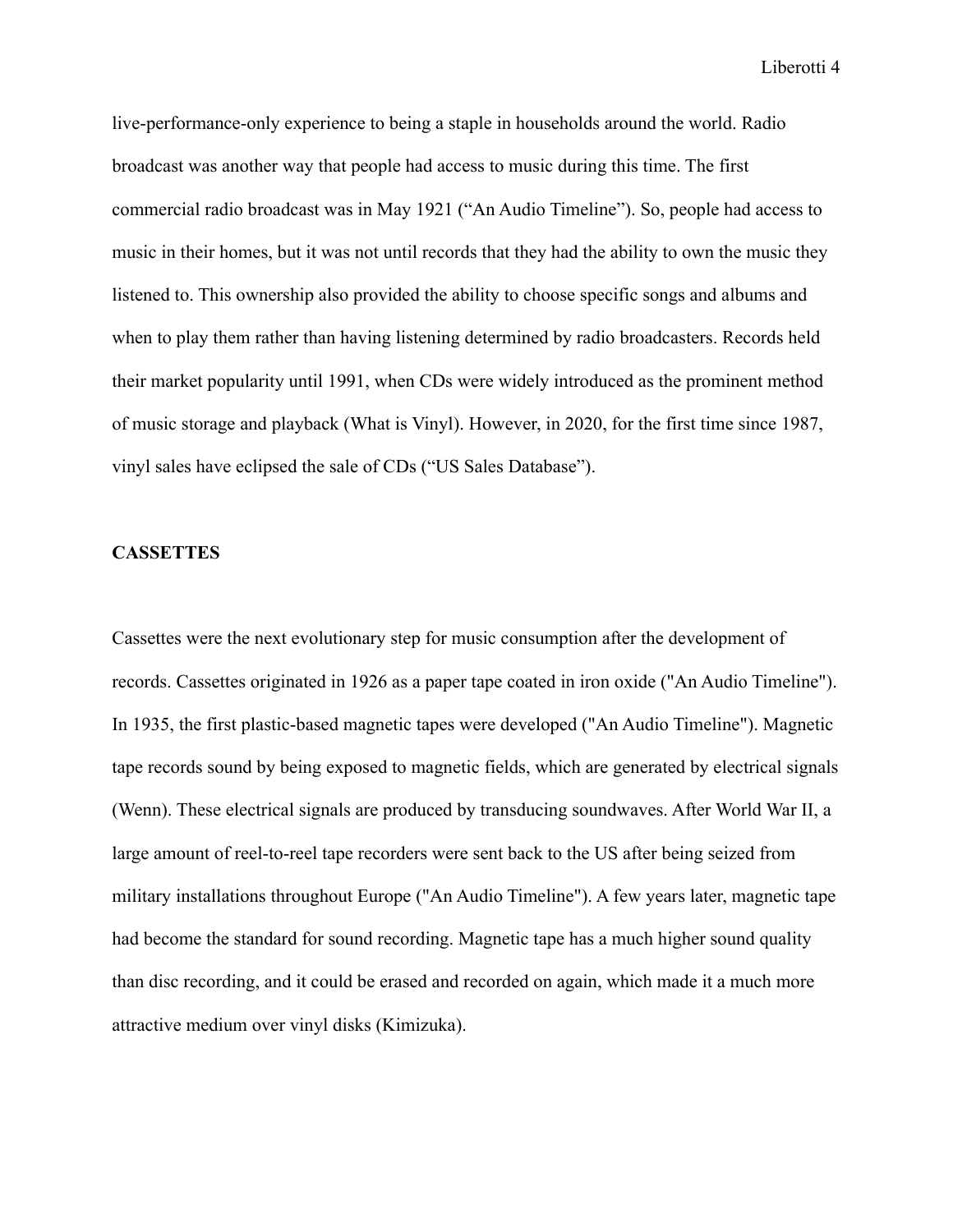There were a few different physical formats of tape that were used for recording and distribution. There were reel-to-reel tapes, cassette tapes, and eight-track tapes. Reel-to-reel systems used various tape sizes from  $\frac{1}{4}$  inch to 2 inches and have rotation speeds that include 3 ¾, 15, or 30 inches per second (Wallace). Cassette tapes, however, were a one-size-only tape. They were 0.15 inches wide and operated at a speed of 1  $\frac{7}{8}$  inches per second and both reels were contained in a singular cartridge (Wallace). Both reel-to-reel and cassettes had two tape reels that would feed back and forth through the play head of a tape player. Eight-track tapes were similar to cassette tapes in that they had an enclosed cartridge style, but they were different because they were a singular, continuous loop of tape that always moves in the same direction ("Definition of 8-track tape").

Tape had a market presence in the early 1960s, however, each format had a slightly different timeline within the overall popularity of tape. In 1964, cassettes were introduced into the American markets, mainly as a toy for children and teens to record themselves on since blank cassette tapes were cheap (Payne). In 1965, eight-track tapes hit the market, with no real attraction other than the 1966 model year Ford cars all having an eight-track tape player (Penfield and Lavine). Eight-track tape became the standard for vehicles, and cars for several years between 1966 and 1969 were made to feature these tape players. Eight-track tape never became the dominant music format but it did hold a large market share until 1979 ("US Sales Database"). The same year that saw the introduction of eight-track players in cars, 1966, Philips introduced the Boombox. Boomboxes were portable all-in-one speaker systems that, in the early editions, had a cassette deck for listening and recording ("Definition of boombox"). These boomboxes made recorded music more portable than it had ever been before. Then, in 1979, Sony introduced the Walkman, a portable cassette player that, yet again, revolutionized the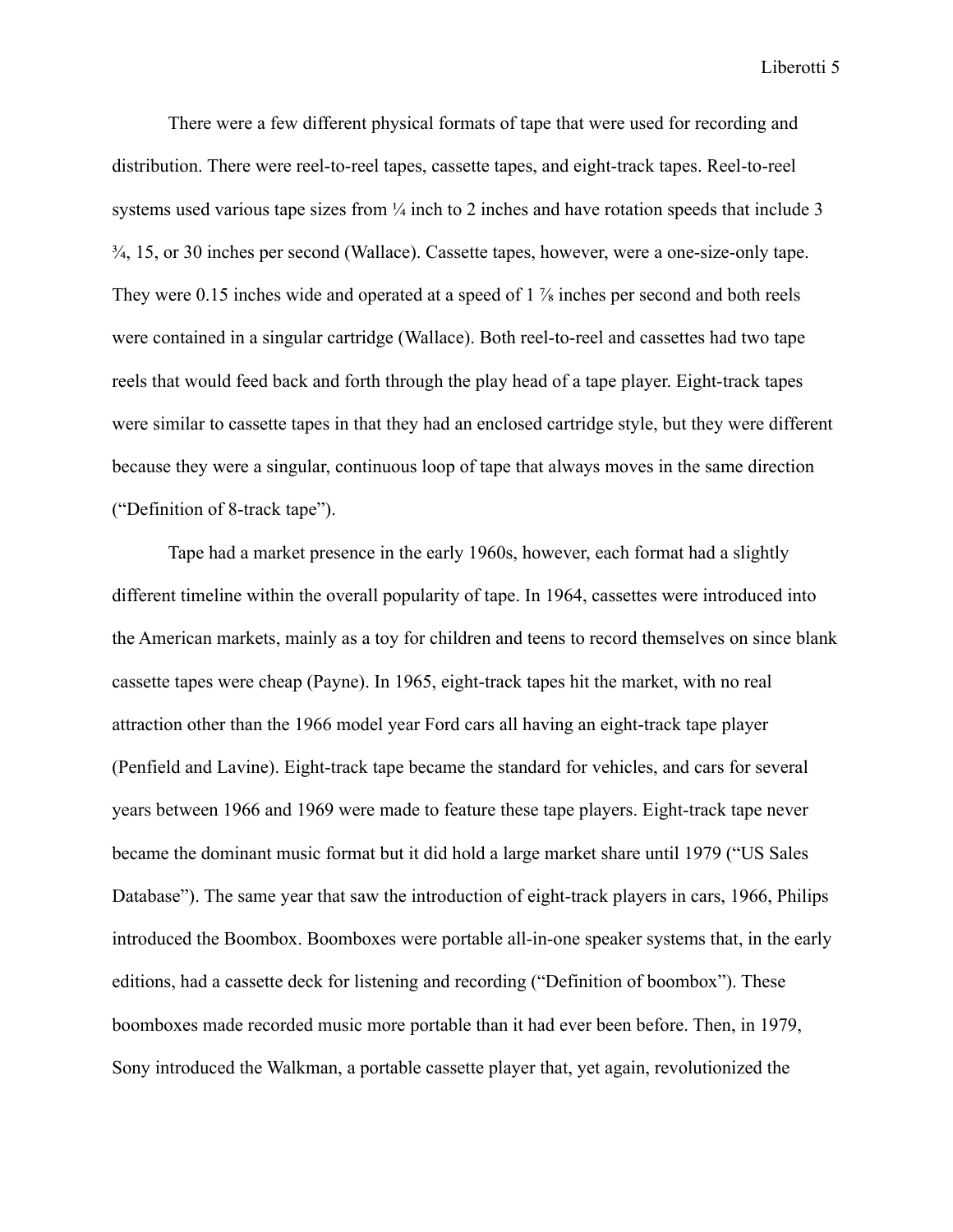average listening experience ("Definition of Walkman"). The Walkman made music small, turning what had to be played in a large tape player, car, or boombox into something that a single person could carry in their pocket. In 1984, cassettes surpassed vinyl sales for the first time ("US Sales Database"). They held a majority of the market until 1991, when, like vinyl, sales of cassette tapes were eclipsed by sales of CDs ("US Sales Database"). The last notable year for cassette sales was 2001, when cassettes made up just 4% of the total market sales as compared to 1988 when they made up approximately 62% of the total sales.

# **CDS**

After the rise and popularity of cassettes, companies were eager to continue the relatively rapid trend of advancement for music storage and playback devices. So, in 1976, Philips and Sony developed the compact disk (CD) (Norman). CDs operate by focusing a laser into a single track of the disc, and as it rotates, the laser measures the differences in the light reflected back into the laser source (Sullivan). This is very similar to how a record player needle follows the grooves in a record to create vibrations that are then amplified into audible sounds. The CD was designed for audio storage and playback and could hold approximately 80 minutes of uncompressed audio (Norman). In 1978, they demonstrated a digital optical disk, similar to the CD, that had a 150-minute playback capacity, 44,056 Hz sample rate, and a 16-bit linear solution (Norman). However, this demonstrated version would not become the industry standard for compact disks. Instead, it was the first version, with 80 minutes of playback and a 44.1 kHz sample rate, that became the standard for compact disks on the market (Norman).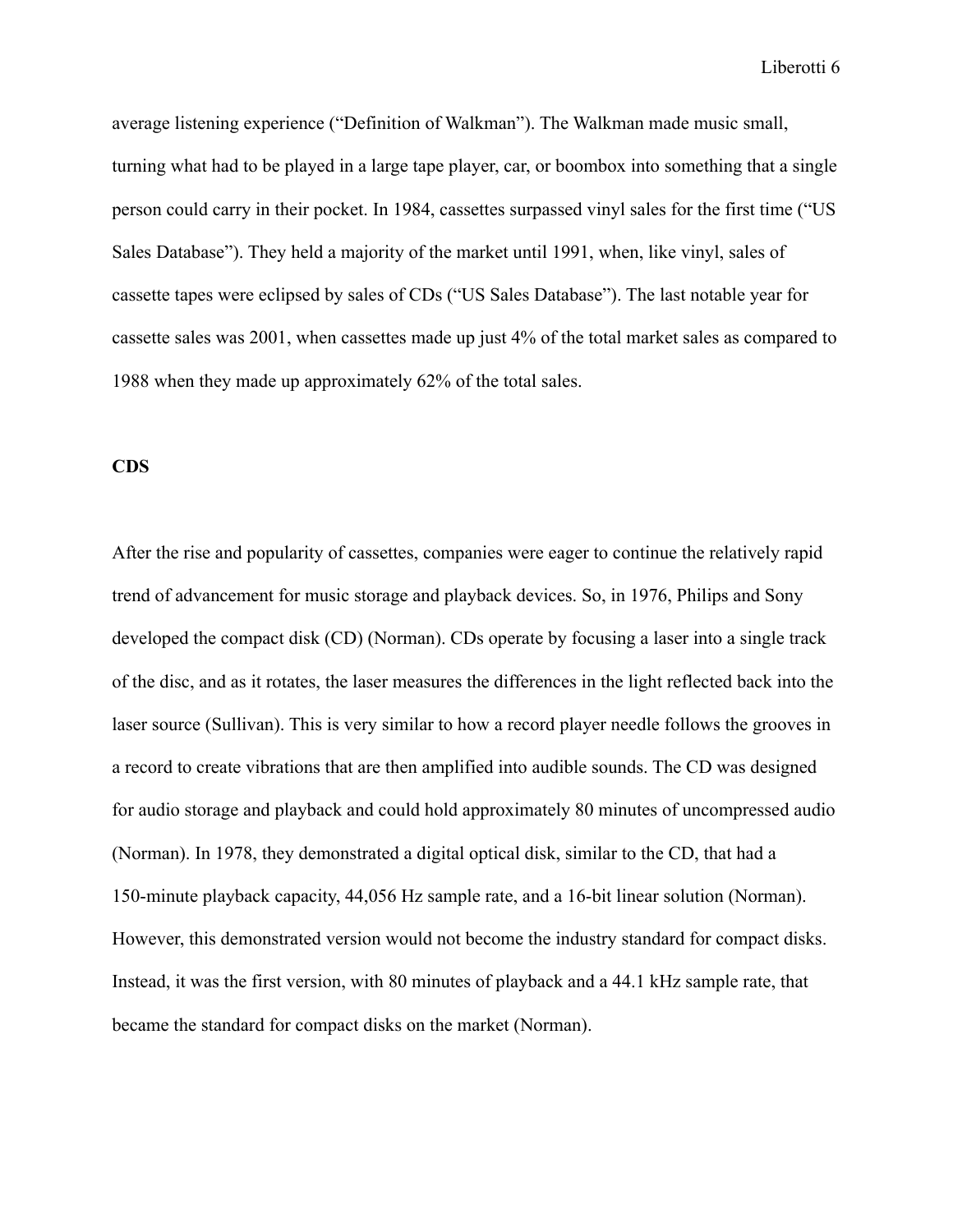Once CDs were invented, it was only a matter of time before they became popular on the consumer market. On October 1st, 1982, Sony released the first CD player along with Billy Joel's *52nd Street* as the first album to be released on CD (Norman). This release happened in Japan, and it was not until March 2, 1983 that CDs and CD players were released in the US (Norman). CDs rapidly became popular in the US consumer market and by 1993, CD sales had surpassed all other music formats ("US Sales Database"). They reached their peak in 1999, but they still held the majority of the consumer markets until 2005 when digital downloads became the most popular form of music media ("US Sales Database"). However, CDs held the highest revenue value until 2010 when they dropped to 48% of the market revenue in the US ("US Sales Database"). The reason why CDs began to decline after nearly twenty years of popularity is largely due to advancing technology. CDs began to decline as digital downloads became more popular, which happened soon after the release of the Apple iPod and the launch of iTunes (Norman). With this shift to buying music online, CDs became a less convenient way to get music.

#### **DIGITAL MUSIC**

Digital music downloads began the largest transitions for music playback since the shift from vinyl to tape. While CDs are a physical digital media format, digital downloads are recorded music that is stored in a fully digital format ("Definition of digital music"). These downloads are frequently in MP3 format, which are digitally compressed audio files. These files are created through a process that was developed by the Moving Picture Experts Group ("MP3 - Audio File Format"). In February 1999, SubPop distributed music in the MP3 file format and was the first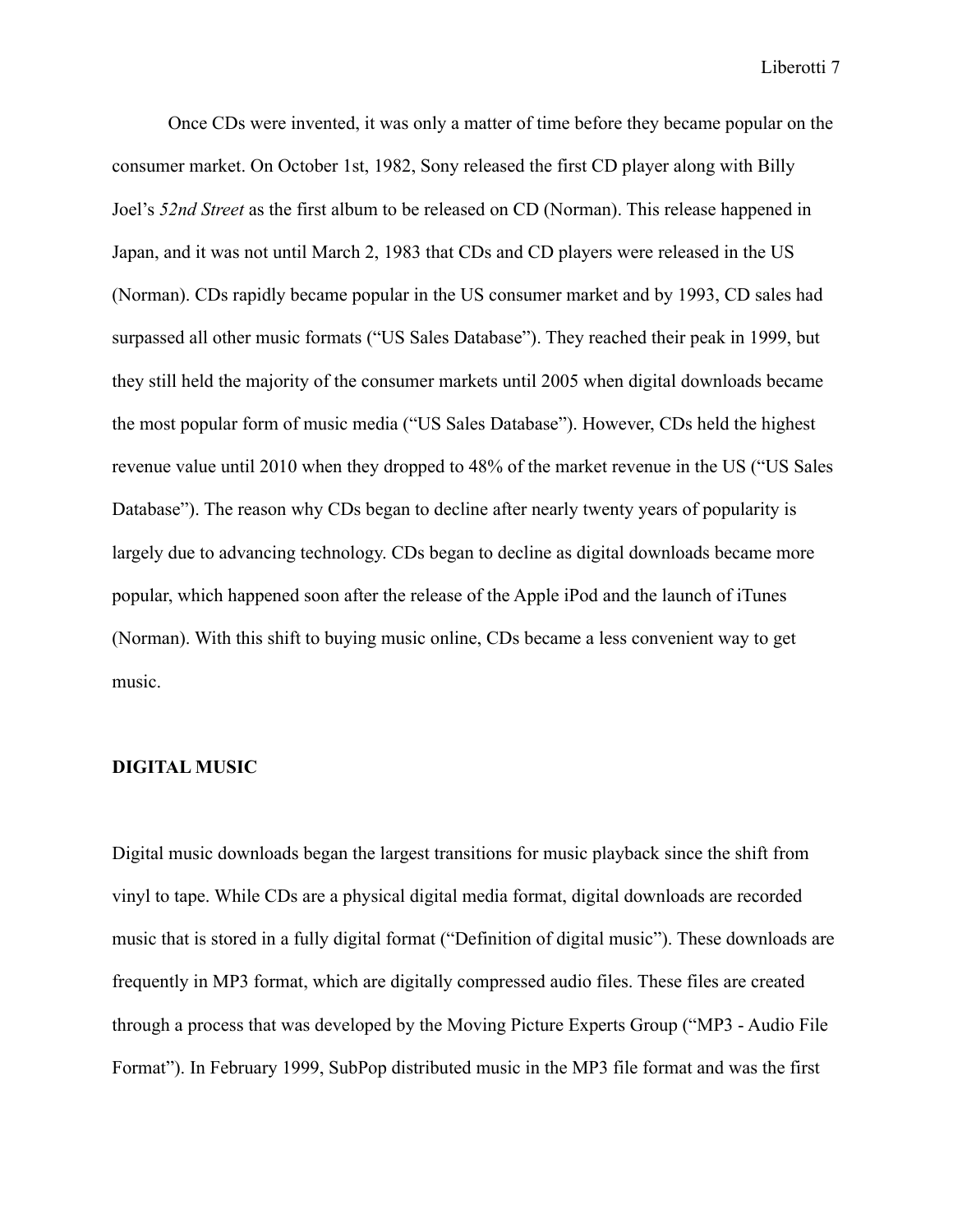recording company to do so ("MP3 - Audio File Format"). Digital downloads are purchased songs and albums that are owned in the same way that vinyl albums, cassettes, and CDs are owned. This also included a small part of the market of digital downloads that is specifically phone ringtones. With the rise of cell phones, short clips of songs would be sold to be used as ringtones for phone calls and are sold in a different section of digital music stores.

Digital downloads rose to popularity mainly due to their convenience. Websites that sold MP3 format music were popular beginning around 1998. Apple launched the iTunes store in April of 2003, making it the first big name digital music store (McCormick). However, much more popular were peer-to-peer sharing sites that allowed users to upload MP3s and download them from other users for free. The most prominent example of this was Napster, which was released in 1999 (Albright). Napster was extremely popular, especially among college students and younger music listeners, and had over 25 million users by February of 2001 and was shut down later that year following several lawsuits for copyright infringement (Albright). Because of this peer-to-peer sharing sites went out of popularity.

Digital downloads surpassed CDs in volume of sale in 2006 and still hold market supremacy for saleable music as of 2021 ("US Sales Database"). However, when it comes to market revenue, downloads only held market supremacy for four years, from 2011 to 2015 ("US Sales Database"). These four years also coincided with the lowest revenue era for the entire music industry since the early 1980s ("US Sales Database"). There are several factors that led to this rapid rise and fall in popularity for digital downloads. The largest reason is that the economy was coming out of the 2008 recession, so the population was struggling financially and buying new music was not as much of a priority. Secondly, it is extremely easy to copy digital downloads and share them to multiple devices and multiple people. So while the revenue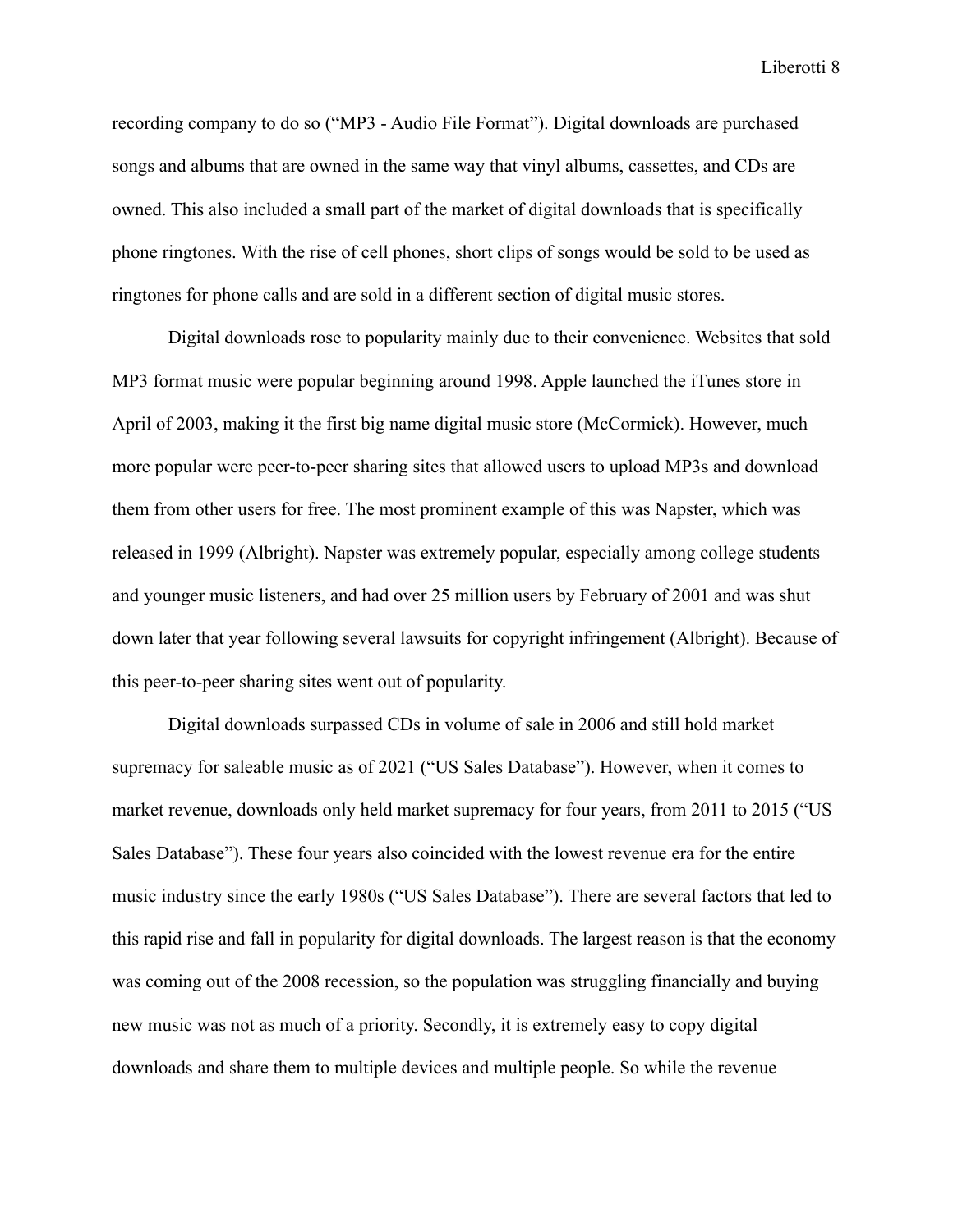numbers are low for these years, it is not entirely reflective of the actual amount of music being consumed and downloaded at this time. There were websites like Napster that allowed people to share and download music for free and thus did not contribute to the revenue of the music industry for those years. Another reason could be that digital downloads are an entirely different experience than what consumers might be used to. Since the beginning of at-home consumer music, all music has had a physical experience to it. From large vinyl records and record players, to the Walkman and other devices, the physical collection that had space in people's homes; digital music has none of those qualities. This could have caused a detachment from the listening experience and made it a less attractive option for consumers.

# **STREAMING SERVICES**

Despite the lack of popularity for digital download music, digital music only progressed into what is now known as streaming services. A streaming service is a "Web-based service that lets users stream songs to their computers or mobile devices. Such services may let users download songs for offline playback as well as allow users to upload their own music collection to the cloud, the latter known as a 'music locker'" ("Definition of music streaming service"). Music streaming is achieved through two main approaches. First, there are internet radio services such as Pandora, where listeners can choose genres, artists, or albums to base a randomized listening experience on. This is similar to listening to the radio, only more personalized. The second type of streaming service is very similar to having a library of digital downloads. These services work on what is essentially a borrowing system. Users pay a monthly fee and can then listen to tracks and albums on demand and create playlists of specific songs. The only difference from digital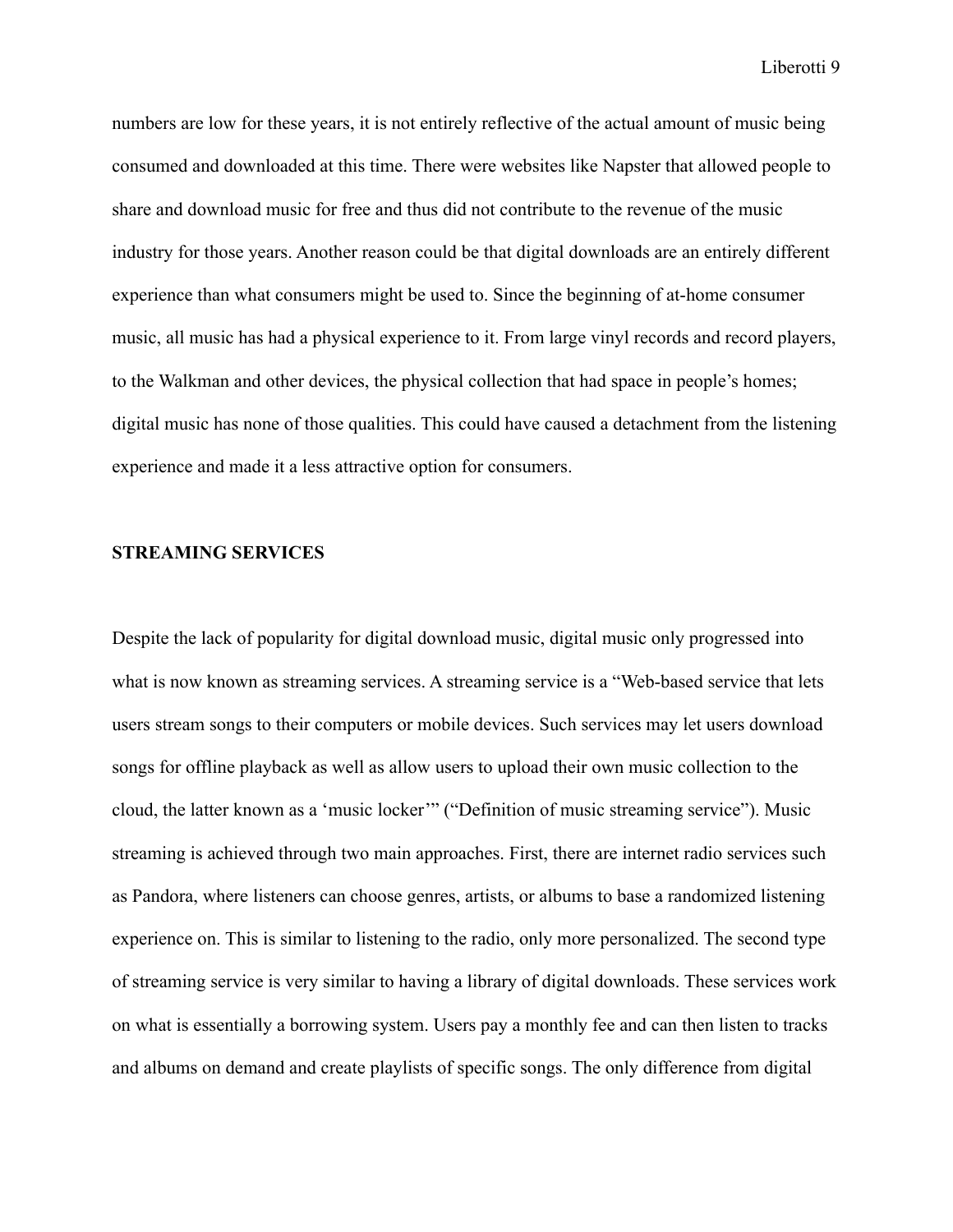downloads is that consumers do not own the music they are listening to, so if they do not pay the fee, they cannot continue to listen to music.

Music streaming is now the most popular form of music consumption. Streaming services first had a notable part of the industry revenue in 2005, and in 2017 they accounted for more than half of the industry revenue ("US Sales Database"). Streaming has only been on the rise since then and is poised to be the most prominent source of music playback for a long time to come. There are several key reasons for this trend. First, there is increased accessibility to music through streaming services. Spotify launched in 2008, and now has over 82 million songs available on their platform ("About Spotify"). This means that everyone with a Spotify account has the opportunity to listen to all 82 million tracks, which would not be possible in the era of vinyl, cassettes, and CDs. Physical formats are limited by their physicality in that as a consumer's collection of physical media grows, their potential to acquire more diminishes; they will eventually run out of space. Another important factor in the growing popularity of streaming services is the cost efficiency for consumers. They save money by being able to access more music for a lower price. The cost per song is significantly lower than with the purchase of an album, regardless of the format. Overall, this interest in streaming has only helped the music industry revenue. In 2021, revenue for recorded music reached \$15 billion, which, adjusted for inflation, is a \$9 billion decrease from the previous all time high in 1999, but an \$8 billion increase from 2014 which was the lowest revenue year for salable music ("US Sales Database"). It is likely that there will only be an increase in the use of streaming services until the next advancement in music technology.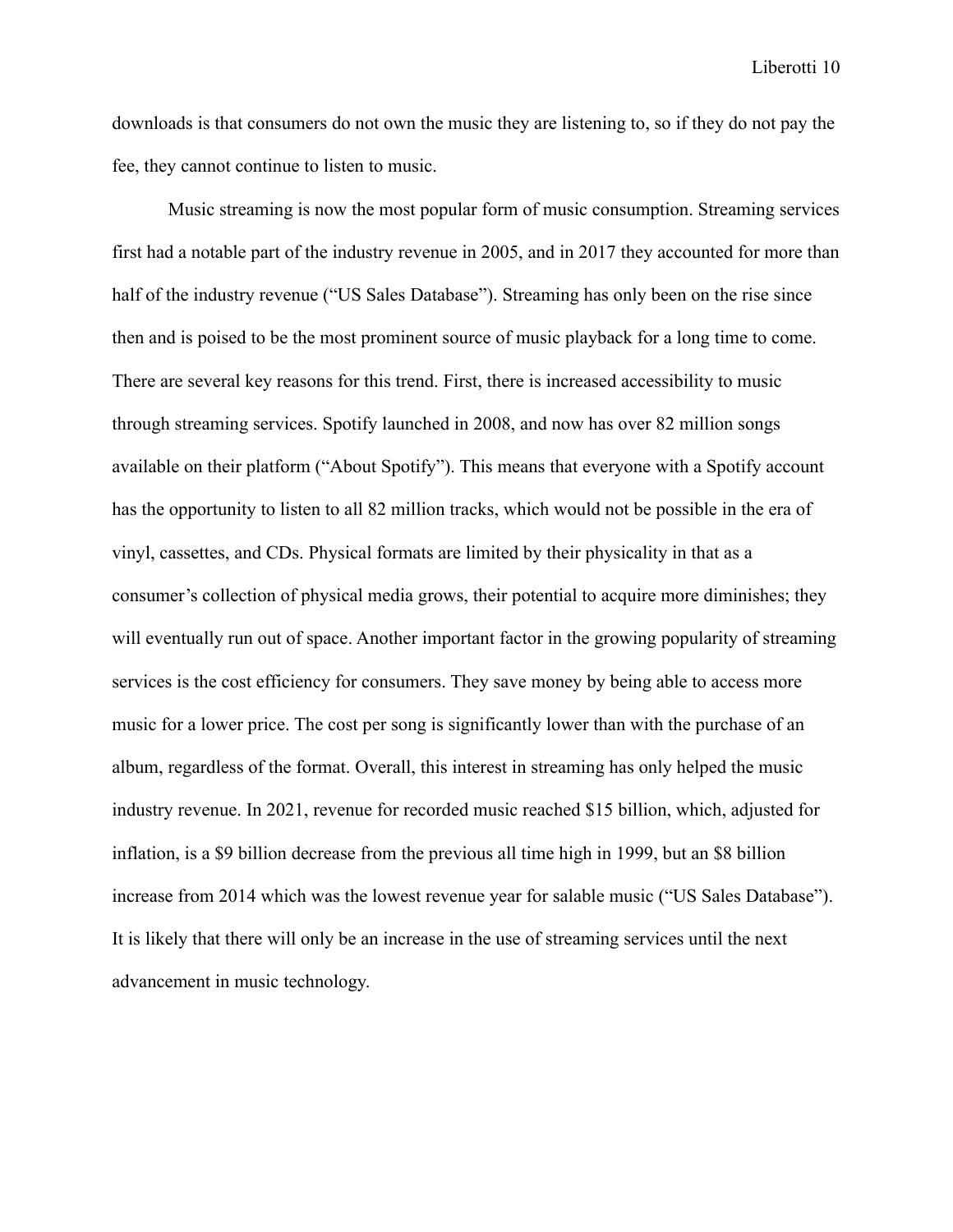## **PHYSICAL REVIVAL**

While streaming services hold the market majority, there has been a surprising push to revive older physical listening formats. The renewed interest in physical music formats has created an excitement in younger generations of listeners. The largest area of physical medium revival is vinyl records. This growth of vinyl back into market popularity has not happened overnight. There are several theories for why this has been happening. The main one is that listening to vinyl is an experience. Listening to vinyl records allows for a slower, more meaningful listening experience (John). Scott Hagen, the CEO of Victrola, a popular record player manufacturer, says "In every store we go into we hear it [music], and we're consuming more music than ever before, but not in the same way. The ability to stop and sit and listen to an album from beginning to end, that's something that always has been and always will be relevant" (qtd. in John). Another reason why listeners may be returning to vinyl is that there is an increased familiarity with the technology being used in the production of new record players. Now, record players are being built with a hybrid modality, allowing bluetooth connections as well as the standard record playing capabilities (John). This allows for people to use the record player as a bluetooth speaker, and this multiple functionality may be one of the things that are attracting consumers back into listening to records and using record players. In a small survey conducted at California State University, Monterey Bay, 35% percent of respondents said they actively listen to vinyl records. The records are not their primary listening method but a quarter of those listeners were inspired to listen to vinyl because of the recent resurgence in vinyl popularity (appendix b). In 2021, during the COVID-19 pandemic, sales of records increased 67% from the previous year and made up 12% of the total sales volume of music sales in the US ("US Sales Database").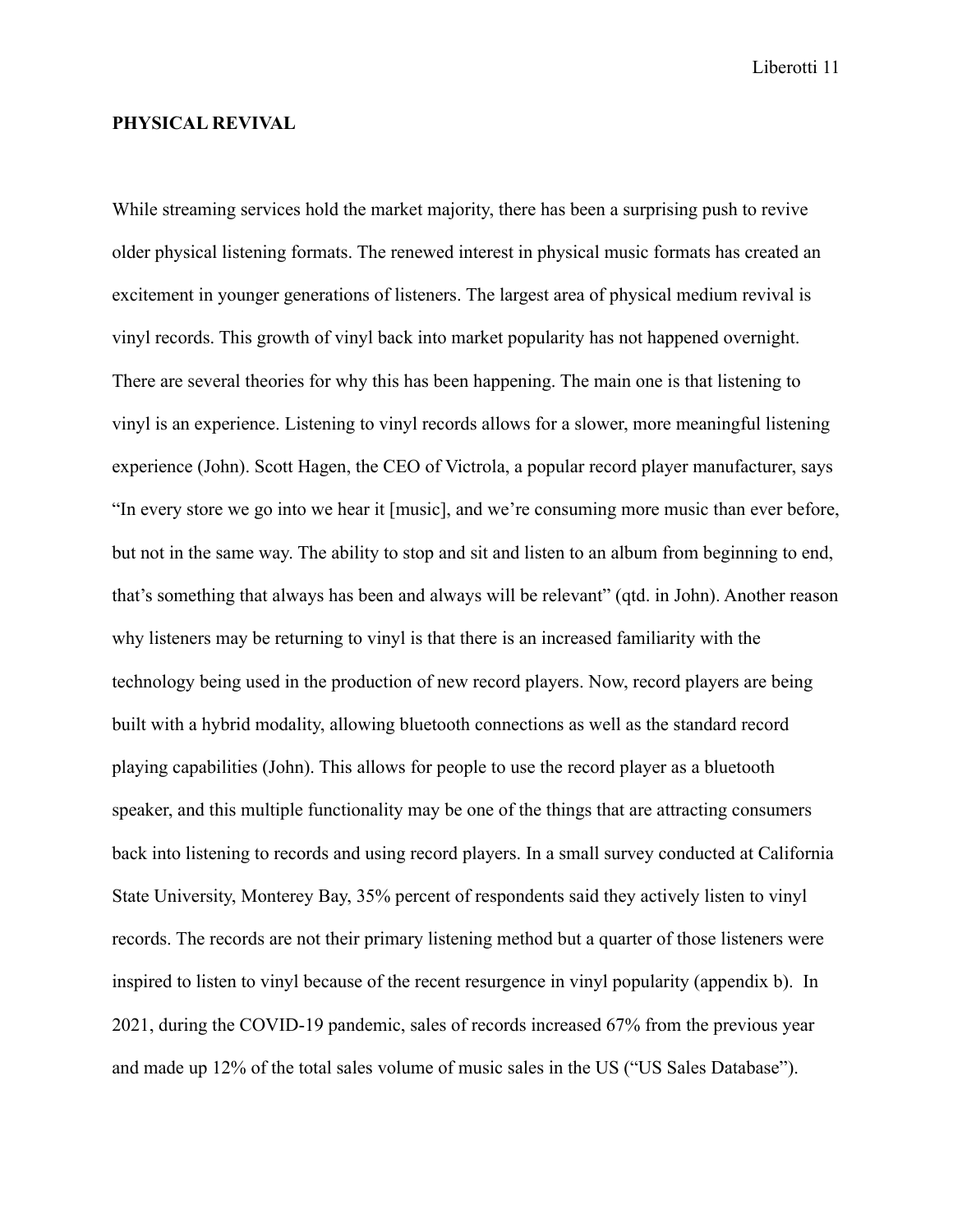There is also a slight increase in sales for cassette tapes. During the pandemic, there has been a doubling of cassette sales in some European markets. Small artists have been taking advantage of the cheap medium to share their music with their audiences (Taylor). Taking advantage of these older mediums can allow for artists to have a physical connection with their music that is not available with only releasing digital downloads and on streaming services.

## **THE SOCIAL IMPACT OF CHANGING MUSIC MEDIUMS**

Music is often a social experience. It started and stayed this way until recordings brought music into the homelife of the average person. When listening to music there is a sort of ritual and practiced motion that goes into it, whether it is opening a record player and removing the record from its sleeve or pulling out headphones while walking and opening a Spotify playlist. As the advances in technology allow for music to change, these rituals adapt and the social aspect of listening to music is impacted as well.

Listening to music via vinyl records has basically the opposite possibilities as listening to streaming services. Vinyl is the ultimate non-shareable, non-portable form of physical music media. Records have to be pressed in factories, using molds and techniques that make it impossible for the average person to duplicate a record they have in their collection. Record players are also not portable. There are newer models that have a suitcase style and use battery power but largely, record players are not portable devices. Sharing vinyl means either giving someone a record to borrow or having that person in the same room as the music being played. There is also the aspect of listening to music on vinyl that involves the time it takes to switch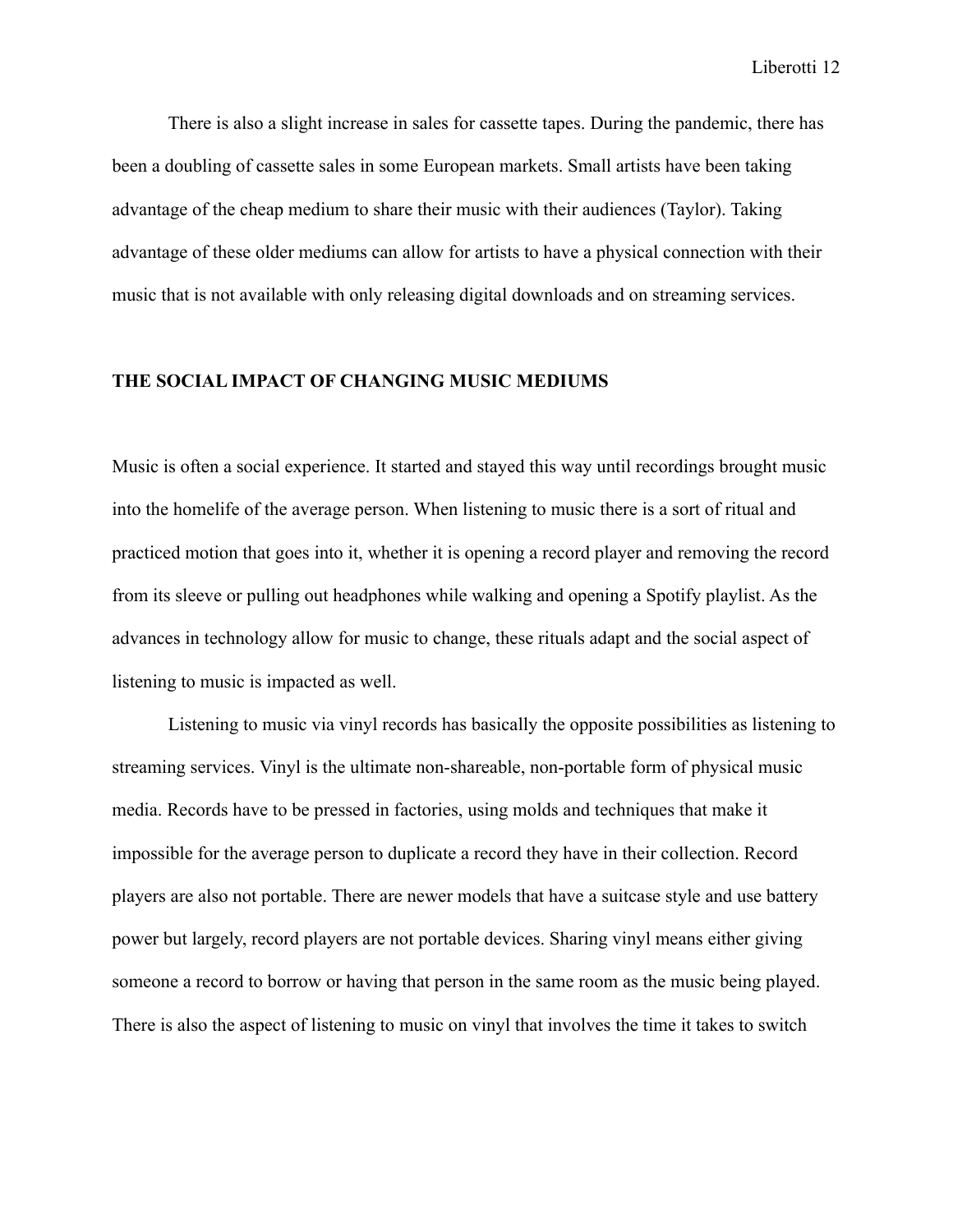between new records or flip the discs to the B-side. The whole process of vinyl listening is slower because of it; not in a negative way, only a more conscious way of listening.

Along with the revolution of size and portability, tape revolutionized the ability to share music. Cassette tapes could easily be recorded at home and this allowed for a new sharing experience. Not only could blank tapes be recorded but tape is also a lot less fragile than vinyl, and its small size makes it much easier to transport. With the invention of the Walkman and Boomboxes, social listening also becomes much more accessible. Now people could bring their cassettes out with them. CDs and cassettes have a nearly identical social listening experience. There also has to be that mindful listening to be able to change a tape or flip it over but the process is not usually as slow and careful as it is with vinyl. It is with digital music and streaming where the largest change is.

Digital music, especially with peer-to-peer sharing, revolutionized the social aspect of listening to music. If vinyl is the ultimate non-portable, non-shareable music medium, digital music is the exact opposite. With digital music, people do not have to leave their homes to send a song or album to someone they want to share music with. The only limitation to sharing is computer hard drive space. Streaming services add two layers onto this. First, they remove the limitation of hard drive space and since streaming services allow people to make cultivated playlists, they can also share these playlists with other subscribers. This whole exchange happens with link sharing rather than physically sharing a record, cassette, or CD. In situations where the sharing is happening in person, several popular streaming services also now have a "listening party" option that allows multiple people to contribute to and control the music that is playing, either through a bluetooth connection with a speaker or with the main device that started the listening party ("Group Session"). Unlike the physical mediums, digital music and streaming are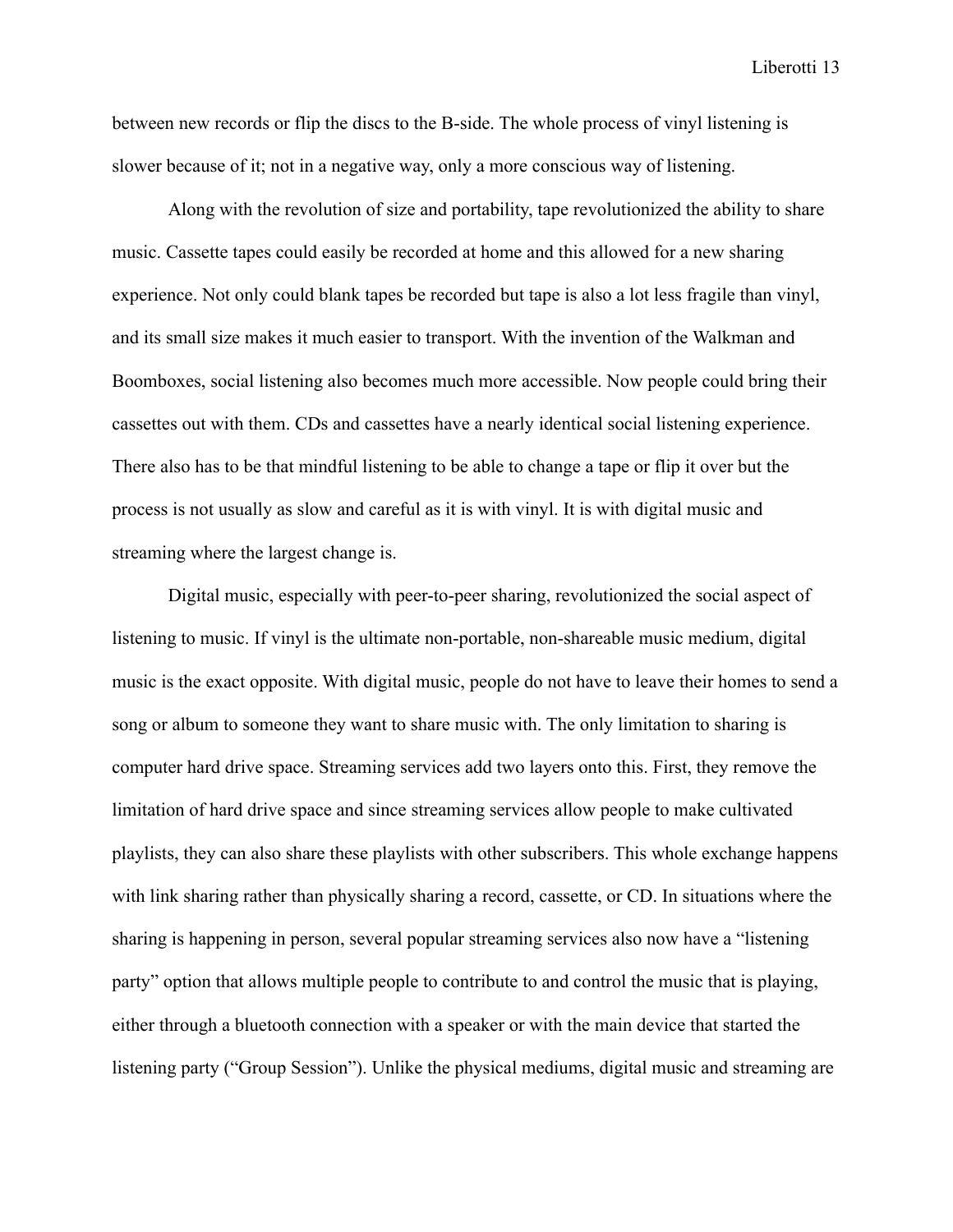usually fast processes, the only wait being internet connection speeds. Also, with link sharing being almost instantaneous, there is virtually no wait when sending and receiving songs and playlists. Without the physical albums there is also no wait time for flipping or switching the music and this creates the possibility of a seamless and continuous listening session, limited only by the music that has been added to the playlist or queue.

# **CONCLUSION**

The evolution of technology impacts every aspect of daily life and music consumption is no different. From no recording technology to 1877 when the first recording was made to 2008 when Spotify was launched, music listening has been in constant change for the last 100 years. As the available technology for playing music evolved, from non-existent to the high-tech streaming services and bluetooth connections of today, the experience of the average music listener has evolved along with it. Slow listening experiences gave way to fast paced streaming and streaming will likely give way to something new and different in the future; and with it there will be more opportunities for people to share their favorite songs with the people around them.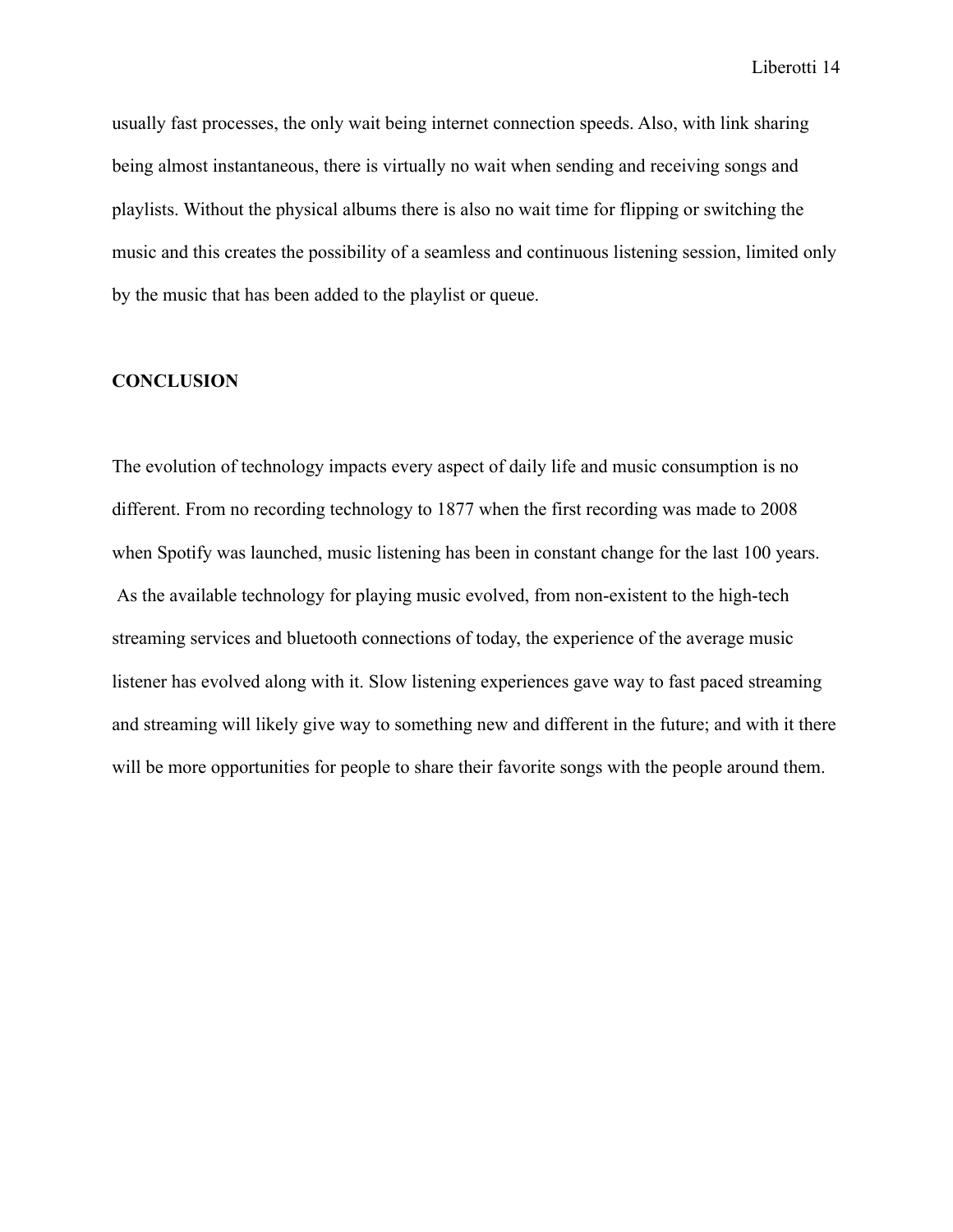### **Works Cited**

"About Spotify." *Spotify*, https://newsroom.spotify.com/company-info/. Accessed 12 May 2022.

Albright, Dann. "The Evolution of Music Consumption: How We Got Here." *MakeUseOf*, 30 April 2015,

https://www.makeuseof.com/tag/the-evolution-of-music-consumption-how-we-got-here/. Accessed 12 May 2022.

- "An Audio Timeline." *Audio Engineering Society*, 13 June 2014,
- Becker, Stephen. "8-Track Tapes Belong In A Museum : The Record." *NPR*, 16 February 2011, https://www.npr.org/sections/therecord/2011/02/17/133692586/8-track-tapes-belong-in-amuseum. Accessed 12 May 2022.

https://www.aes.org/aeshc/docs/audio.history.timeline.html. Accessed 12 May 2022.

- Brown, August. "In a digital age, vinyl's making a comeback." *Los Angeles Times*, 26 April 2009, https://www.latimes.com/archives/la-xpm-2009-apr-26-et-vinyl26-story.html. Accessed 12 May 2022.
- Childers, Chad. "In Remembrance: WTF Was the Deal With 8-Track Tapes?" *Loudwire*, 11 April 2020, https://loudwire.com/what-is-8-track-tape/. Accessed 12 May 2022.

Conard, Nicholas J. "Ancient Flute | The Smithsonian Institution's Human Origins Program." *Smithsonian's Human Origins*, 1 January 2004, https://humanorigins.si.edu/evidence/behavior/art-music/musical-instruments/ancient-flut e. Accessed 12 May 2022.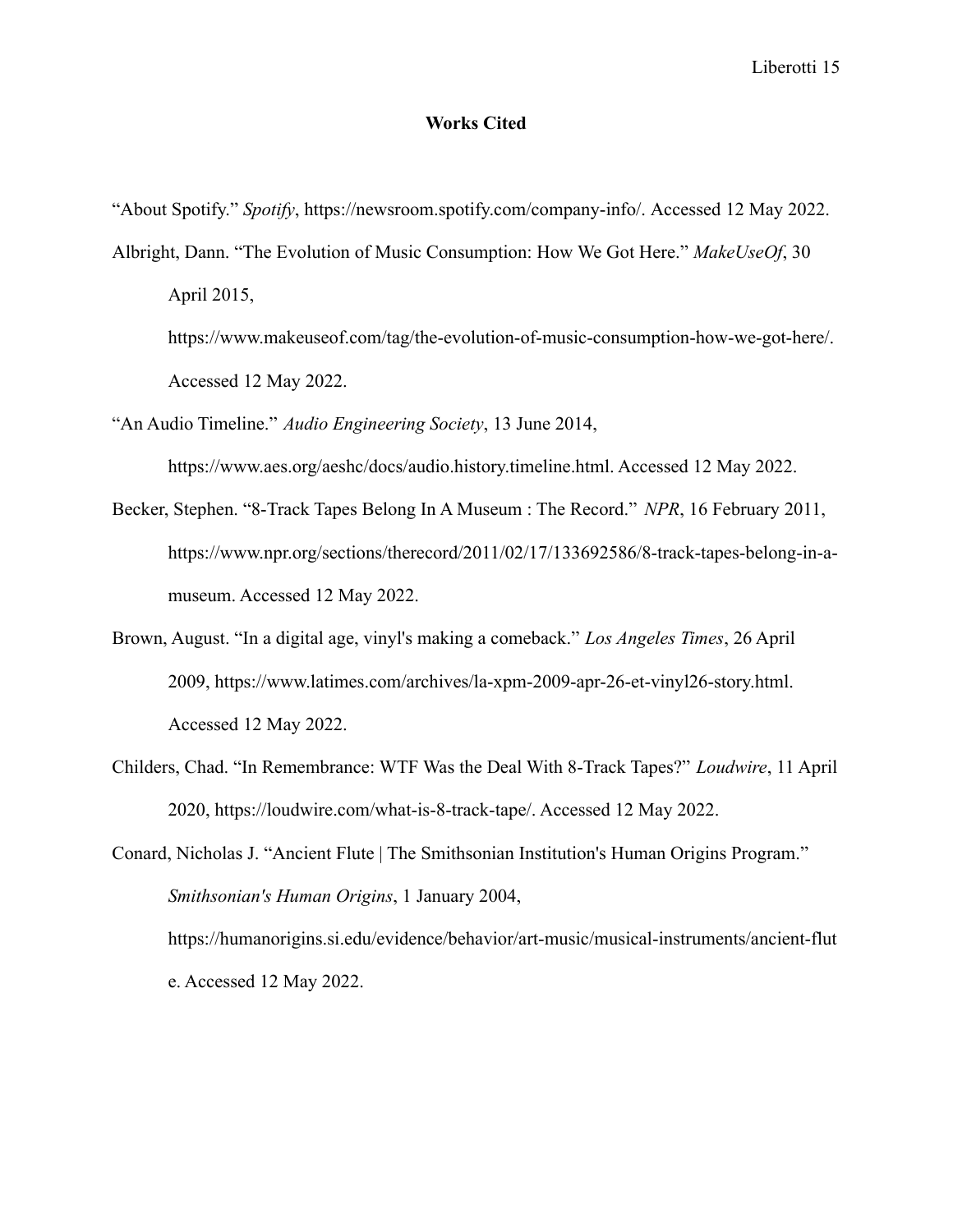"The Costs Of Repairing A Record Player." *Vacation Vinyl*,

https://vacationvinyl.com/the-costs-of-repairing-a-record-player/. Accessed 12 May 2022.

"Definition of 8-track tape." *PCMag*, Ziff Davis,

https://www.pcmag.com/encyclopedia/term/8-track-tape. Accessed 12 May 2022.

"Definition of audio cassette." *PCMag*, Ziff Davis,

https://www.pcmag.com/encyclopedia/term/audio-cassette. Accessed 12 May 2022.

"Definition of boombox." *PCMag*, Ziff Davis,

https://www.pcmag.com/encyclopedia/term/boombox. Accessed 12 May 2022.

"Definition of digital music." *PCMag*, Ziff Davis,

https://www.pcmag.com/encyclopedia/term/digital-music. Accessed 12 May 2022.

"Definition of music streaming service." *PCMag*, Ziff Davis,

https://www.pcmag.com/encyclopedia/term/music-streaming-service. Accessed 12 May 2022.

"Definition of Walkman." *PCMag*, Ziff Davis,

https://www.pcmag.com/encyclopedia/term/walkman. Accessed 12 May 2022.

Elliott, Elaine. "Which Is Older 8 Track or Cassette? – Legacybox." *Legacybox*, https://legacybox.com/blogs/analog/which-is-older-8-track-or-cassette. Accessed 12 May 2022.

"Group Session - Spotify." *Spotify*, https://support.spotify.com/us/article/group-session/. Accessed 12 May 2022.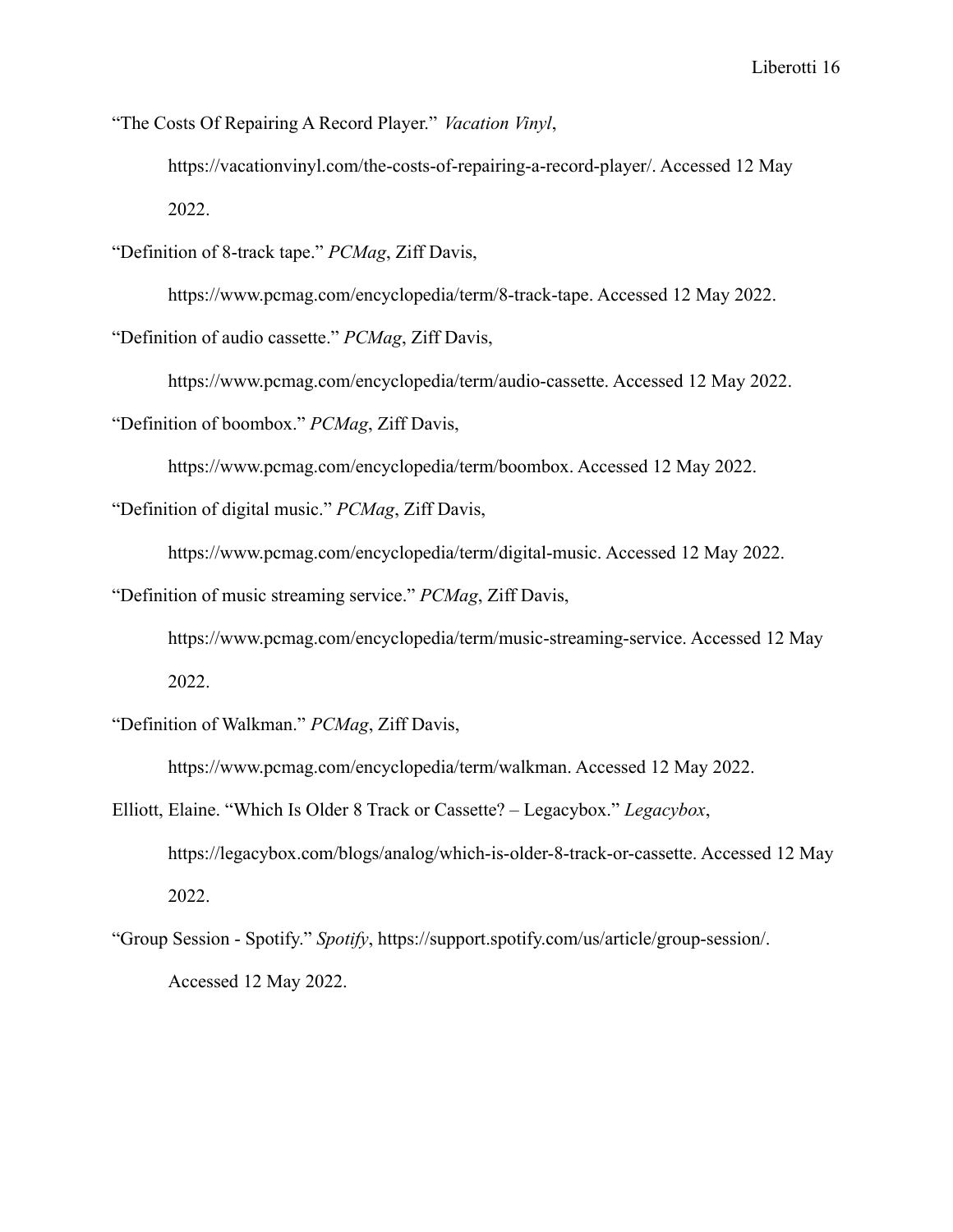- John, Steven. "Why Vinyl Records Are Making a Comeback in 2022." *The Manual*, 4 January 2022, https://www.themanual.com/culture/why-vinyl-is-coming-back/. Accessed 12 May 2022.
- Kimizuka, Masanori. "Historical Development of Magnetic Recording and Tape Recorder." *Survey Reports on the Systemization of Technologies*, vol. 17, 2012, pp. 185-273, https://sts.kahaku.go.jp/diversity/document/system/pdf/073\_e.pdf.
- McCormick, Andrew. "Revolution's brief history of digital music." *Campaign*, 8 May 2009, https://www.campaignlive.co.uk/article/revolutions-brief-history-digital-music/904234. Accessed 12 May 2022.
- "MP3 Audio File Format." *File Format Docs*, https://docs.fileformat.com/audio/mp3/. Accessed 12 May 2022.
- Norman, Jeremy. "The Compact Disc (CD) is Developed." *History of Information*, 05 May 2022, https://www.historyofinformation.com/detail.php?id=949. Accessed 12 May 2022.
- Payne, Laura. "The History of the Cassette Tape." *Techwalla*, https://www.techwalla.com/articles/the-history-of-the-cassette-tape. Accessed 12 May 2022.
- Penfield, George, and Abigail Lavine. "Early History of the 8-Track Tape." *8-Track Heaven*, https://8trackheaven.com/the-8-track-story/8-track-history-lear/. Accessed 12 May 2022.

"The return of the cassette tape -- The Teufel Audio blog." *Teufel Blog*, https://blog.teufelaudio.com/cassette-tapes/. Accessed 12 May 2022.

Rosenblatt, Bill. "The Short, Unhappy Life of Music Downloads." *Forbes*, 07 May 2018, https://www.forbes.com/sites/billrosenblatt/2018/05/07/the-short-unhappy-life-of-musicdownloads/?sh=234e9fab7e76. Accessed 12 May 2022.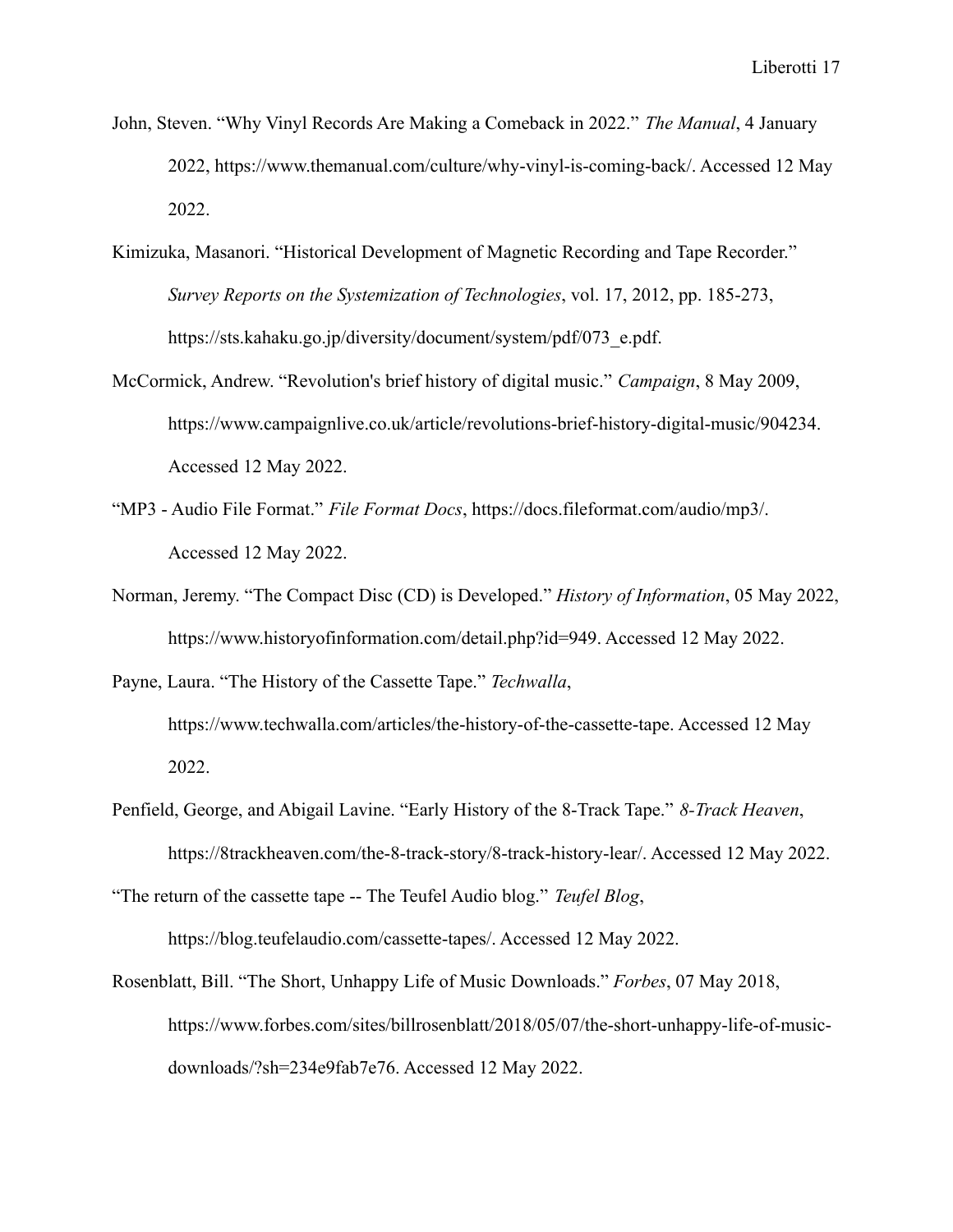- Sullivan, Erin. "What is compact disc (CD)? Definition from WhatIs.com." *TechTarget*, April 2017, https://www.techtarget.com/searchstorage/definition/compact-disc. Accessed 12 May 2022.
- Taylor, Iain. "Audio cassettes: despite being 'a bit rubbish', sales have doubled during the pandemic – here's why." *The Conversation*, 19 March 2021, https://theconversation.com/audio-cassettes-despite-being-a-bit-rubbish-sales-have-doubl ed-during-the-pandemic-heres-why-157097. Accessed 12 May 2022.
- "US Sales Database." *RIAA*, 2022, https://www.riaa.com/u-s-sales-database/. Accessed 12 May 2022.
- Wallace, Dillon. "Reel to Reel vs Audio Cassette Which is Better?" *Legacybox*, https://legacybox.com/blogs/analog/reel-to-reel-vs-audio-cassette-which-is-better. Accessed 12 May 2022.
- Wenn, Christopher. "Curious Kids: how does music get onto a cassette tape?" *The Conversation*, 11 August 2021, https://theconversation.com/curious-kids-how-does-music-get-onto-a-cassette-tape-16575 9. Accessed 12 May 2022.
- What is Vinyl. "What Are Vinyl Records? Everything You Need to Know." *What Is Vinyl*, https://www.whatisvinyl.com/what-are-vinyl-records/. Accessed 12 May 2022.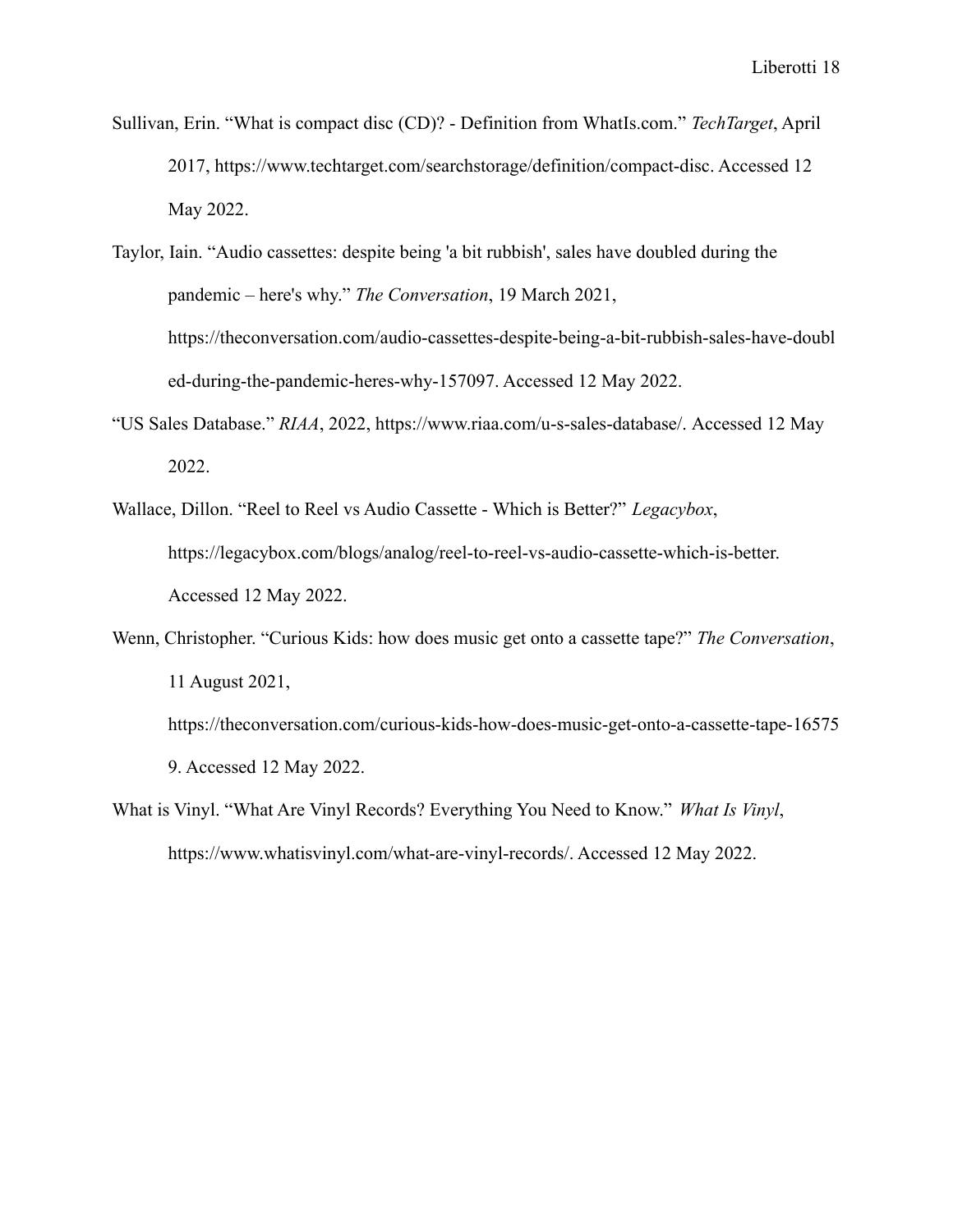#### **APPENDIX A: TURNTABLE REPAIR**

In order to gain insight into the process that a consumer would go through in order to maintain their habit of listening to music via a record player and vinyl records, I acquired a record player with the hopes of it being broken so that I could attempt to repair it. The one that I was able to get was not broken, however I still used the opportunity to take it apart and clean it so that I could have a better understanding of the internal mechanisms of a standard record player. Despite my record player being in working order, some common problems that need to be repaired on record players are broken drive belts, tonearm issues, and power source issues ("The Costs Of Repairing A Record Player").

The record player I got was a Jensen, 3-speed, suitcase-style record player. It has an AC power adapter, or it takes 4 D-size batteries. In order to take it apart there were a few specific things that I had to do. The first thing to take off in order to start getting to the inside of the record player is the platter. The platter is the big flat area where the records sit while they are being played. In order to take the platter off, there is a C-clip that must be removed from the spindle. C-clips are small C-shaped pieces of metal that can be placed around a post (or in this case, a spindle) in order to hold something down around it. They can be easily removed by being pried away with a small flat head screwdriver. Once the C-clip was removed, I could lift the platter off of the main body of the record player. At this point, I also had to move slowly so that I could observe how the motor was attached to the platter so that I didn't break the mechanism and so that I could place the platter back into the motor's influence when reassembling the record player later. In this case, there was a long, thin drive belt that was wrapped around the base of the platter and then placed onto the motor arm. Once I had fully removed the platter, I unscrewed the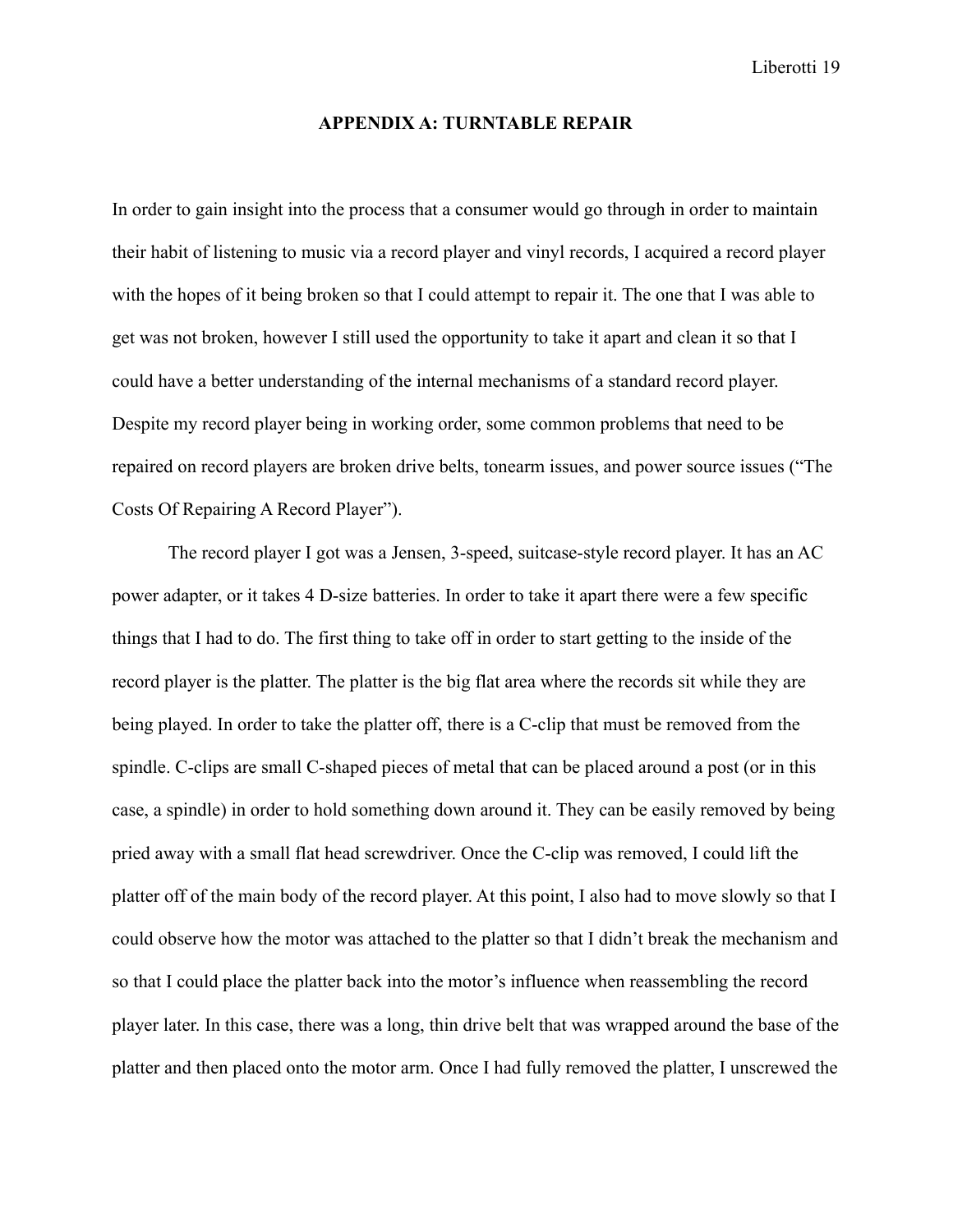faceplate of the record player and took the whole thing out. Most of the other mechanisms of the record player were attached to the underside of the faceplate and did not need to be removed for me to access them. This includes the needle arm and motor, the motor control switch, and the power/volume control knob.

There was nothing broken on the inside of the turntable so I just cleaned all the parts and examined the connections on the inside. The cleaning process was basic, I used cotton swabs for the small areas and cotton balls for big parts with small amounts of rubbing alcohol so that it wasn't wet, but also not quite dry, just enough to get the layer of dust off everything. The wiring was direct and simple, so someone with a basic knowledge of repairing wiring would be able to fix a simple turntable like this one, since all of the connections were direct from power to switch. After I cleaned everything, I put the record player back together. Rescrewing the faceplate was simple. However, it was tricky to get the platter belt back onto the spoke of the motor and around the bottom of the platter because they have to sit so close together and the belt would not sit properly because of how far away I was holding the platter. I ended up getting it on, with a few adjustments to how high I was holding the platter as I put the belt on. Then, I just had to put the C-clip back onto the spindle.

In this process I figured out that for a simple turntable like the one I got, repairing it would not be difficult. It is cheap enough that if it required a larger repair, buying a new record player would be more cost effective (not environmentally friendly, but more cost effective). More expensive record players that have higher quality parts and more functions that would likely need a more experienced person to repair it.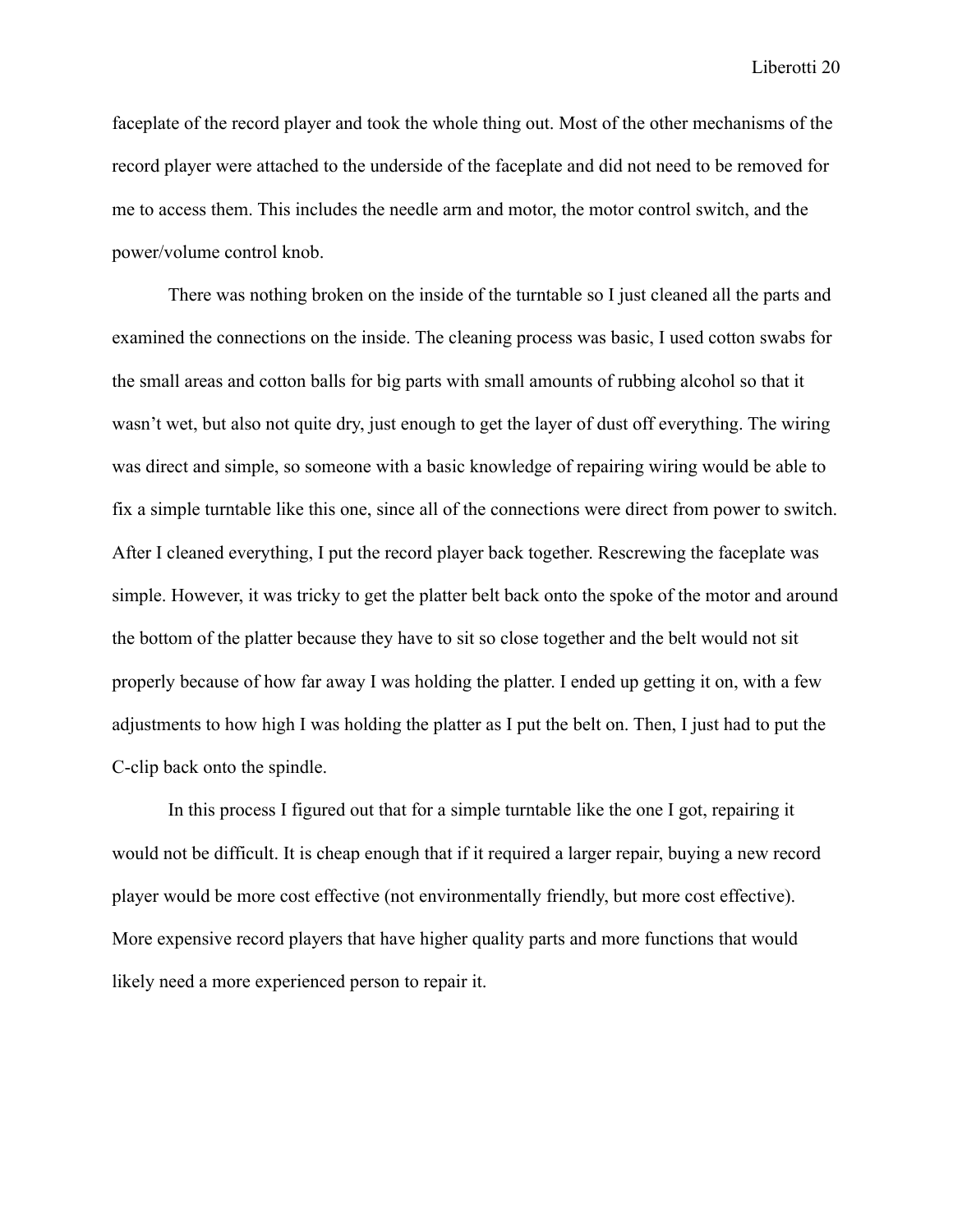# **APPENDIX B: SURVEY DATA**

Survey conducted by Amanda Liberotti at California State University, Monterey Bay Spring 2022.



How often do you listen to music?





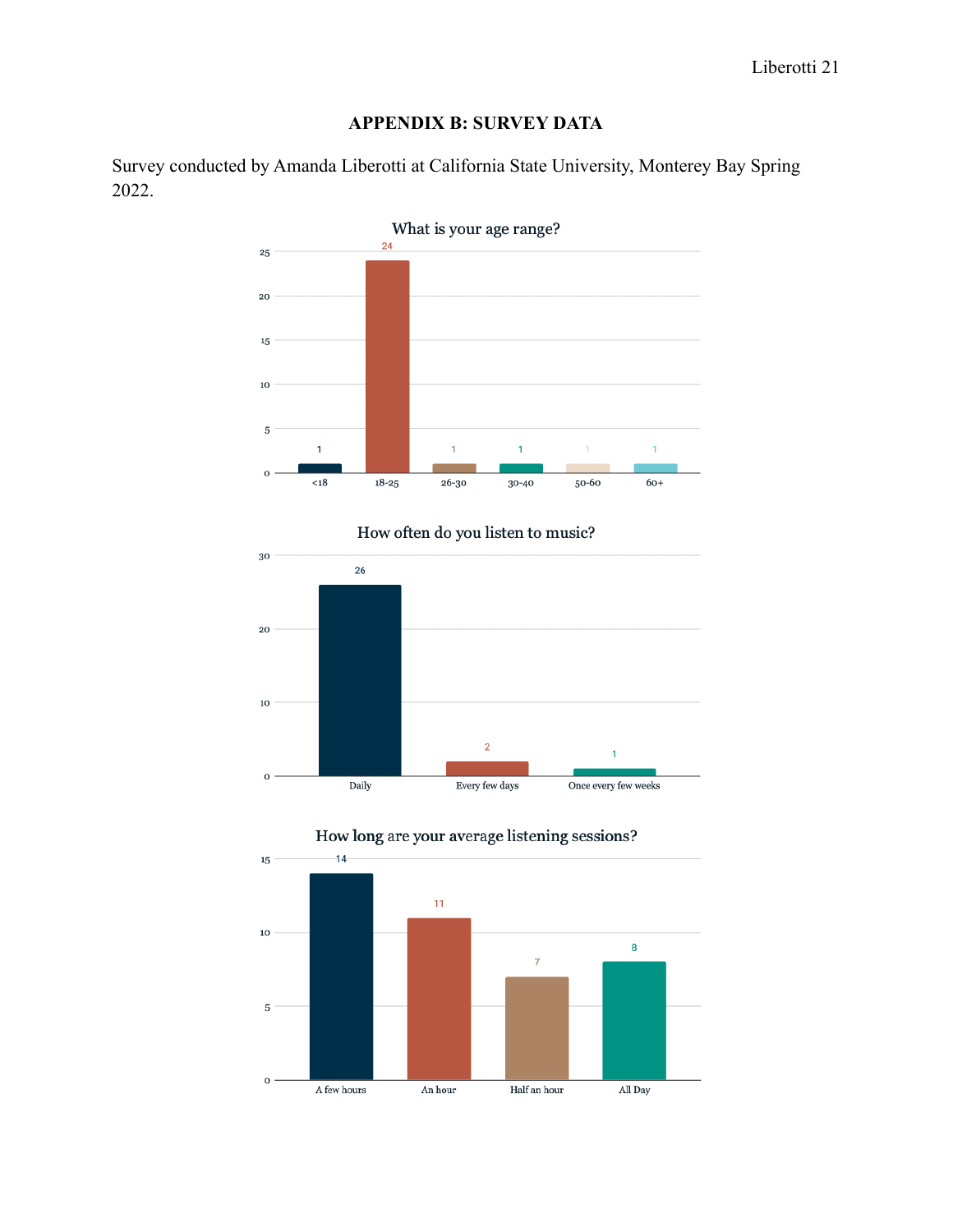

In what context do you listen to music?





If you listen to vinyl, how often do you listen?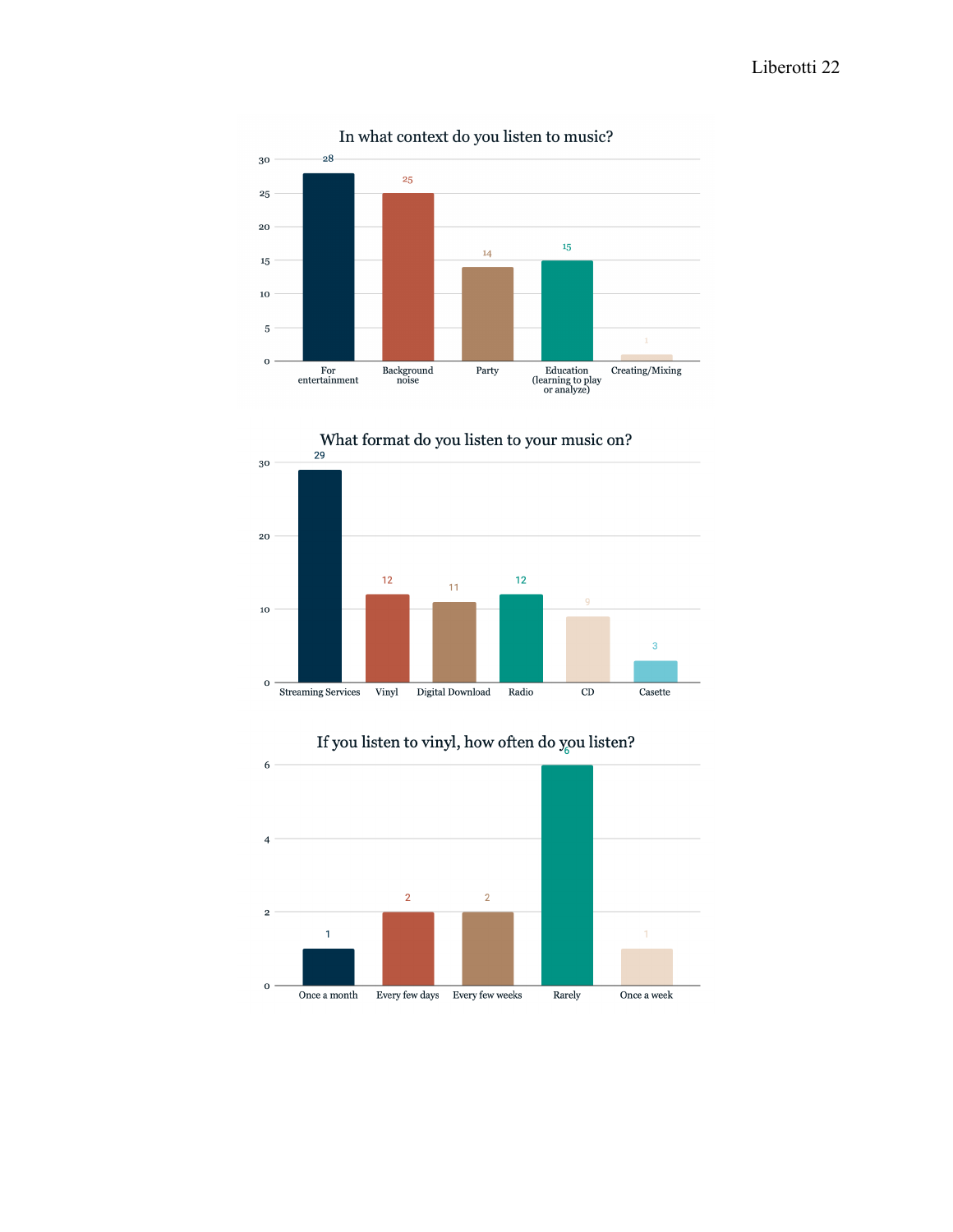

Is vinyl your main method of listening to music?